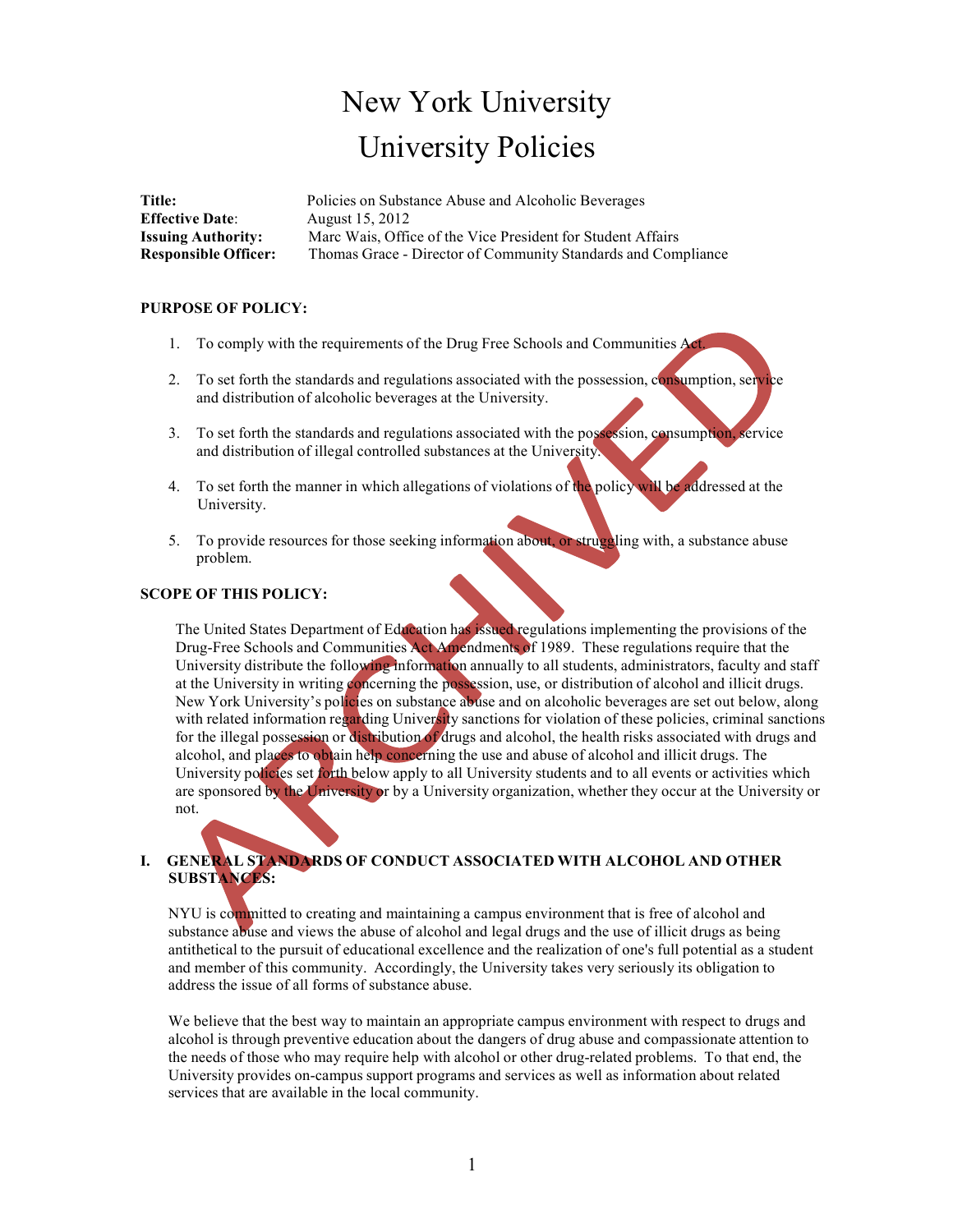At the same time, NYU expects that students will conduct themselves in accordance with basic principles of personal responsibility, respect for order, and consideration of the rights of others. Implied in these expectations is the understanding that students are responsible for making their own decisions and accepting the consequences of those decisions. In order to make informed choices about alcohol and other drug use, students should educate themselves about the social, physiological, and psychological consequences of drug use or excessive drinking as well as the policies set forth below.

## II. **STATEMENT OF POLICY ON SUBSTANCE ABUSE:**

New York University policy and practices regarding the possession, use and distribution of substances is based upon the standards set forth in the laws of the State of New York. The use, possession or distribution of a substance that is designated as a controlled substance in New York State also is prohibited at any University campus, facility, function, or sponsored program.

Although University policies and practices emphasize a concern for the welfare of individuals, the University also recognizes the importance of maintaining the safety and well-being of the community as a whole. The University therefore adheres to the following guidelines concerning the unlawful possession, use, or distribution of drugs:

- 1. The unlawful possession, use, or distribution of drugs will not be tolerated on premises owned or controlled by the University.
- 2. Upon finding evidence of the unlawful possession, use, or distribution of drugs on its premises by any student, the University will take appropriate disciplinary action, including, but not limited to, probation, suspension, or expulsion.
- 3. Using regularly established procedures, the University will take disciplinary action, up to and including discharge, against any member of the faculty or staff found to be unlawfully using, possessing, or distributing drugs on University premises.

Faculty, staff, and students should also be aware that, in addition to University sanctions, they may be subject to criminal prosecution under federal and state laws that specify fines or imprisonment or loss of federal financial student aid for conviction of drug-related offenses. Where appropriate or necessary, the University will cooperate fully with law enforcement agencies if a student's use, possession, or distribution of a substance violates the national, state and/or local laws of the country in which the campus where the incident occurred is located.

## **III. STATEMENT OF POLICY ON ALCOHOLIC BEVERAGES:**

The University Policy regarding the possession, consumption, sale and service of alcoholic beverages at New York University is based primarily on the New York State Alcoholic Beverage Control Law and other laws of the State of New York.

- A. **Possession and Consumption:** It is the policy of New York University that persons under the age of  $21$  years are prohibited from possessing any alcoholic beverage at New York University or at any event sponsored by the University or by a University organization, whether the event is at the University or not.
- B. **Service and Sale:**
	- 1. To serve alcoholic beverages shall mean to give away, deliver, or otherwise provide alcoholic beverages to any person by any means other than by sale to such person.
	- 2. Sales of liquor include, without being limited to, cash bars, events to which admission tickets are sold or for which fees are charged, either by the event or for a period of time (e.g., entertainment charge or annual dues), entitling the purchaser access to an open bar, and parties at which alcoholic beverages are served and for which contributions or donations to offset the costs of the party are sought.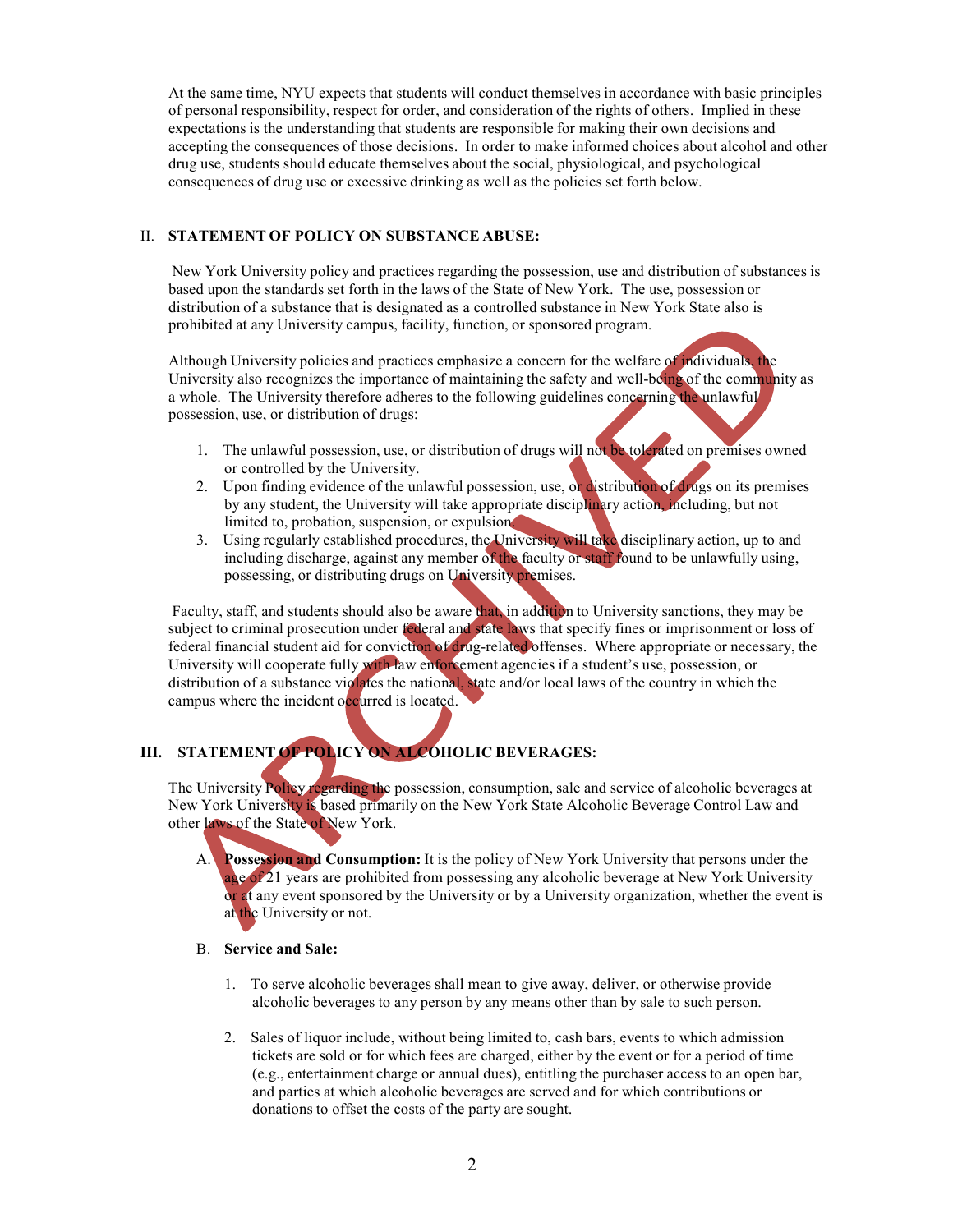- 3. The following rules are applicable to all events at which alcoholic beverages are served or sold at New York University and to all events or activities, whether or not at the University, which are sponsored by the University or by a University organization.
	- a. No person shall be sold or served any alcoholic beverage:
		- if that person is, or appears to be, under the legal drinking age of  $21$ ;
		- if that person is, or appears to be, intoxicated, or is known to the server or seller to be a problem drinker.
	- b. No person under the age of 21 years shall present any written evidence of his or her age that is false, fraudulent, or not actually his or her own in order to purchase or be served, or to try to purchase or be served, any alcoholic beverage or in order to gain access, or to try to gain access, to any event or activity at which any alcoholic beverage is being sold or served.
	- c. No person shall in any way misrepresent the age of any other person or help any other person to misrepresent the age of any other person or help any other person to misrepresent his or her age so that such person can purchase or be served, or try to purchase or be served, any alcoholic beverage or gain access, or try to gain access, to any event or activity at which any alcoholic beverage is being served or sold.
	- d. No alcoholic beverage shall be sold to any person unless:
		- a license or permit sanctioning the sale of such alcoholic beverage has been obtained by the seller; and
		- the license or permit sanctioning such sale and any posters, signs, notices, or other material or information required by applicable law or by the State Liquor Authority are prominently displayed at the site of such sale.
	- e. The individual or group(s) sponsoring an event or activity at which any alcoholic beverage is to be sold or served (the "sponsor") shall be responsible to make sure that all New York University rules and regulations regarding the sale, use, service, possession, and consumption of alcoholic beverages are observed at such event or activity. This responsibility shall include, without being limited to, the following:

Alcoholic beverages should not be served at University events attended by students unless it is anticipated that the majority of those in attendance will be of legal age to drink, a mechanism is in place to assure that only attendees who are of legal age to drink have access to alcoholic beverages, and the event is adequately supervised.

- Each University unit is responsible for advising all student organizations recognized by that unit of the public laws and NYU policies regarding the sale, service and consumption of alcoholic beverages at student events. Upon request, staff from the Office of Student Activities will be available to assist in that process.
- Each University unit is responsible for advising all student organizations recognized by that unit of the procedures and resources available to address any health, safety, security, or behavioral concerns that may arise at an event at which alcoholic beverages are served. Upon request, staff from the Wellness Exchange, Public Safety, Judicial Affairs, and the Office of Student Activities will be available to assist in that process.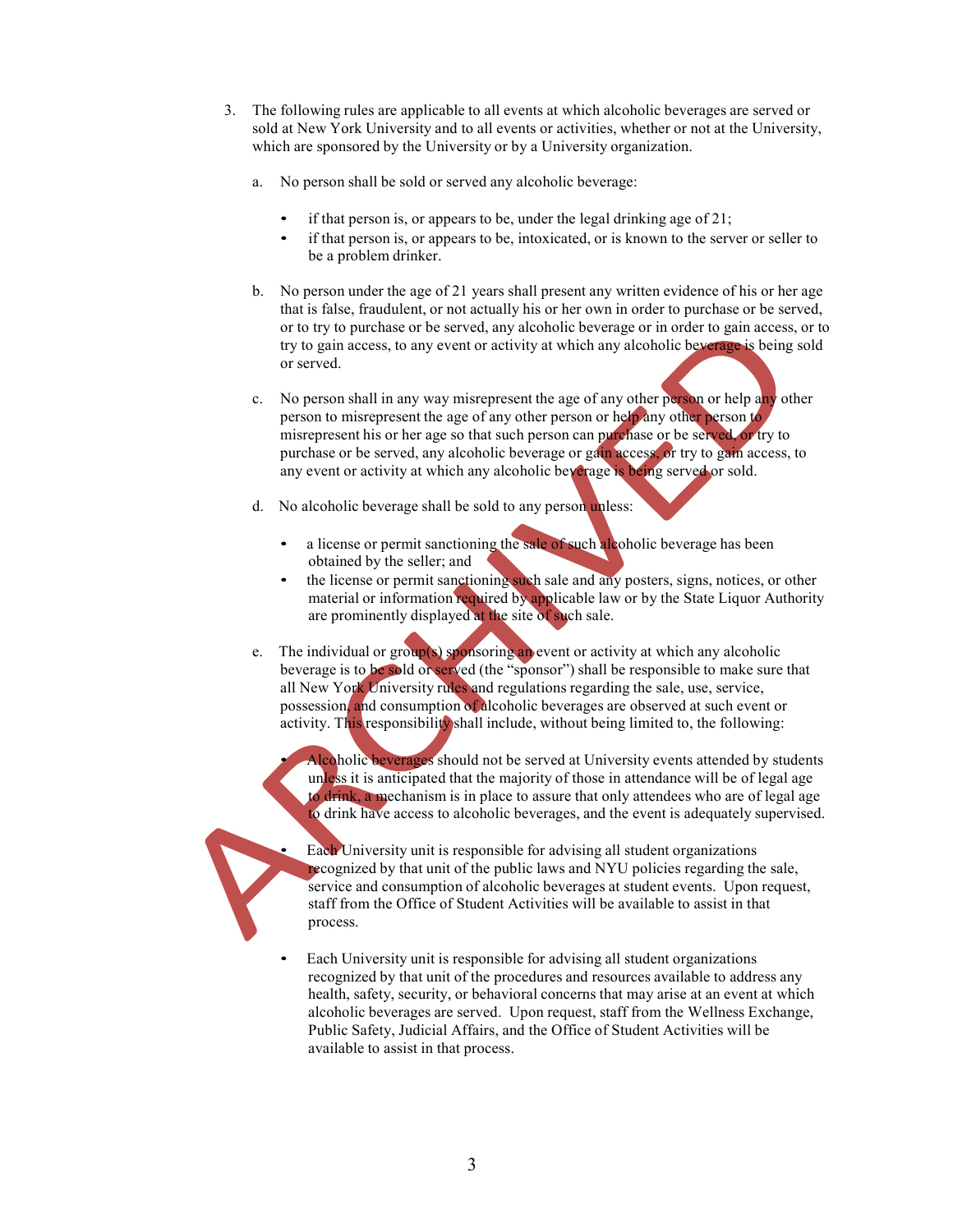- Public laws and University policies and guidelines that concern the presence of alcoholic beverages at events attended by students apply to all such events regardless of the sponsoring unit/organization or whether the activity takes place on or off University premises.
- Alcoholic beverages may be served at events held at NYU global sites, under the supervision of site supervisors, in accordance with the applicable laws governing legal drinking age in the particular country.
- No student organizations may use University funds, or any other monies derived from other sources of income, including donations, to purchase alcoholic beverages to be served at a student event.
- All student organizations wishing to have alcoholic beverages served at an oncampus event must use the NYU Catering Vendor which shall provide such service on a cash bar basis only. Events held at an off-campus site must use a licensed private vendor which shall provide such service on a cash bar basis only.
- Exceptions to the restrictions on the use of University funds and the cash bar requirements can be granted on a case-by-by case basis for graduate student organizations provided that all of the other conditions set forth in this document are met.

## **C. NYU Global Academic Centers:**

- 1. Each NYU Global Academic Center has its own policies, procedures, and regulations governing the possession, consumption, and serving of alcoholic beverages that may vary from the general University policy. These policy differences reflect variations in the laws concerning the possession and consumption of alcoholic beverages in the locality and country in which that site is located, regulations established to best meet the unique needs of that particular campus, and practices that reflect respect for the social/cultural customs of that community and country. Students enrolled at a Global Academic Center should consult the office of the Site Director for information regarding the policies, procedures and regulations for that location.
- 2. Students enrolled at any NYU Global Academic Center will be held accountable to the Study Away Standard which sets forth behavioral expectations for all students involved in study at the academic centers. Violations of that standard which involve the use of alcohol or another controlled substance will be subject to close scrutiny and may result in serious disciplinary consequences.

## **IV. UNIVERSITY SANCTIONS**

- A. Any member of the faculty, administration, or staff or any student may file a complaint against a student under the University's Student Disciplinary Procedures if he or she knows or believes that a student has violated the University's Policy on Substance Abuse or its Policy on Alcoholic Beverages. If University policies are violated at an event sponsored by a student organization, the student organization, along with its members, may be held responsible for such violations. A variety of sanctions can be imposed on the organization, including loss of funding or other privileges, denial of access to University facilities and services, and dissolution.
- B. The University's response to incidents involving the use, possession, or distribution of alcohol and other drugs within the University community is formulated on a case-by-case basis.
	- 1. The University draws clear distinctions between the possession, use/abuse and the distribution of alcohol or illegal drugs and will take decisive and potentially more severe action, in matters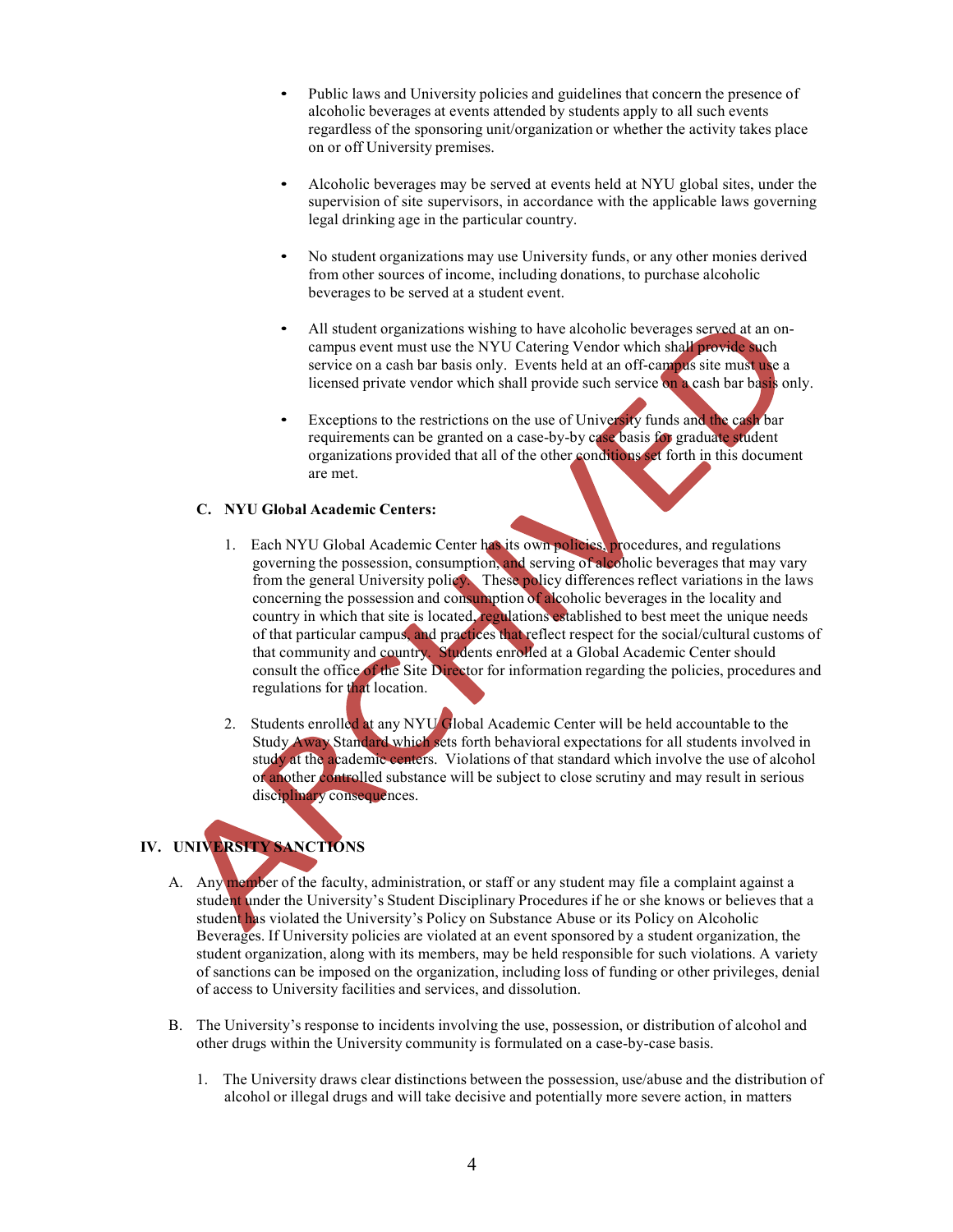involving the distribution of illegal drugs. In doing so, the University strives to balance the interests of individual students with that of the larger community that may adversely be affected by such behavior.

- 2. Depending upon the nature of the circumstances, the University may elect to implement educational, administrative, medical, counseling, disciplinary action, or a combination of interventions.
- 3. Disciplinary sanctions can include dismissal (i.e., expulsion) from the University, suspension from classes and other activities or privileges, or other penalties permitted by University codes. For example, a student can be expelled from University housing or barred from participating in athletic or other extracurricular activities such as the Study Away Program. Students may also be required to undergo evaluation and/or participate in and satisfactorily complete an appropriate counseling or rehabilitation program. Sanctions may become part of a student's permanent academic record, including being noted on the student's transcript.
- 4. The document, "Responding to the Use, Possession, and Distribution of Alcohol and Other Drugs Within the University's Wellness Paradigm" provides more detailed information concerning the likely potential consequences for the use of illegal substances and can be viewed at the following URL: http://www.nyu.edu/about/policies-guidelines-compliance/policies-and-guidelines/policyon-the-use-possession-and-distribution-of-alcohol-and-other-drugs-within-the-universityswellness-paradigm.html
- 5. In addition, in appropriate cases, the University may contact parents or legal guardians of students who have violated University policies on substance abuse.
- 6. Employees alleged to be in violation of University Policies on Substance Abuse and Alcoholic Beverages may be subject to disciplinary action through the applicable Human Resources venue.

## **V. RELEVANT LAWS AND RELATED CRIMINAL SANCTIONS**

All members of the University community should also be aware that, in addition to University sanctions, they may be subject to criminal penalties under certain circumstances for the possession, service, or sale of alcoholic beverages, particularly for serving or selling an alcoholic beverage to a person under the age of 21 years. Where appropriate or necessary, the University will cooperate fully with law enforcement agencies.

## **A. New York City Campus:**

- 1. The unlawful possession, use, or distribution of illicit drugs and alcohol in New York State is punishable by criminal sanctions authorized by the Federal government and by the State of New York. These sanctions can include imprisonment, fines, assigned community service, and loss of federal student financial aid eligibility.
- 2. **Regarding illicit drugs**, the seriousness of the offense and the penalty imposed upon conviction usually depend upon the individual drug and the amount of the drug held or sold.
	- a. For example, in New York State, the criminal possession of 500 milligrams of cocaine is a class D felony, punishable by sentences up to  $2\frac{1}{2}$  years in prison. The sale of less than one-half an ounce of cocaine is a class B felony, punishable by sentences up to 9 years in prison. The criminal possession of eight to sixteen ounces of marijuana is a class E felony, punishable by sentences up to  $1\frac{1}{2}$  years in prison, as is the sale of more than 25 grams of marijuana. Possession or sale of larger amounts of marijuana is punishable by more severe penalties. Judges have some discretion to consider the circumstances in sentencing. In New York State, a gift of drugs, including marijuana, is treated as a sale.
	- b. Under US federal law, possession of illicit drugs can be punished by jail terms of up to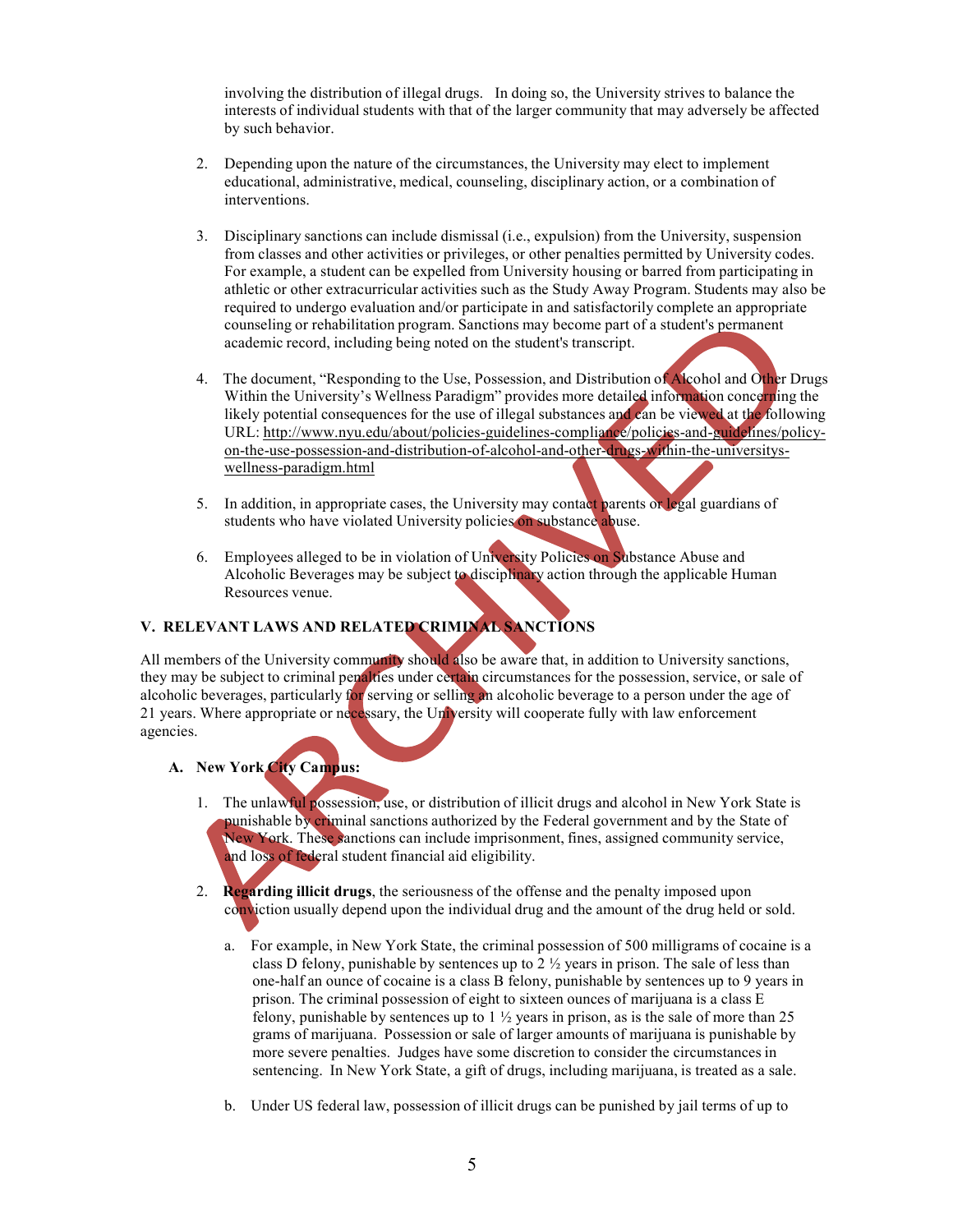twenty years and minimum fines ranging from \$1,000 to \$5,000. Federal possession and trafficking convictions can also lead to the forfeiture of property (e.g. your car), the denial of federal benefits such as student loans and grants, and a criminal record which may prevent an individual from entering certain career fields.

c. A person need not be in actual physical possession of a controlled substance to be guilty of a crime. The unlawful presence of a controlled substance in an automobile is presumptive evidence of knowing possession of such substance by each passenger unless the substance is concealed on the person of one of the occupants. Similarly, the presence of certain substances, including marijuana, in open view in a room under circumstances demonstrating an intent to prepare the substance for sale is presumptive evidence of knowing possession of such substance by anyone in close proximity.

#### 3. **Criminal penalties also may result from the misuse of alcoholic beverages**.

- **a.** In New York, if you give or sell an alcoholic beverage to a person less than 21 years old, you are committing a misdemeanor punishable by a fine, a jail term, or both. Any sale of any kind of alcoholic beverage without a license or permit is also a misdemeanor punishable by a fine, a jail term, or both.
- **b.** If you are under the age of 21, you are prohibited from possessing an alcoholic beverage with the intent to consume it. Each violation is punishable by a fine of up to \$50 and/or completion of an alcohol awareness program and/or up to 30 hours of appropriate community service. You can also be fined up to \$100 and/or be required to perform community service and/or be required to complete an alcohol awareness program if you are under 21 and present falsified proof when purchasing or attempting to purchase alcoholic beverages. Your driver's license may be suspended for three months if you are under 21 and use a driver's license to try to purchase alcohol illegally. Fines and license suspension periods may increase with subsequent violations.

NOTE: These above are only examples of the penalties that can be assessed against you for the illegal possession, use, or distribution of alcoholic beverages and/or drugs. You should also know that it is the University's policy to discourage violations of Federal, State, and City laws by its students. Where appropriate, the University will refer students who violate such laws for prosecution by the relevant government authorities and will cooperate fully with such authorities

## **B. NYU Global Academic Centers:**

The possession, use, or distribution of alcohol and other substances at a NYU Academic Center is subject to the national and local laws of the country and city in which that facility is located. Students should be aware that some nations have severe penalties for violating their laws regarding alcohol and controlled substances. Thus, students are strongly advised to familiarize themselves with the laws of the countries in which they will be living and traveling while studying away from New York.

# **C. All Students/Locations: Loss of Student Eligibility for Federal Aid due to Drug Conviction**

- a. Section 484 of the Higher Education Act of 1965 (as amended in 1998) provides that a stud is ineligible for federal student aid if convicted, under federal or state law, of any offense involving the possession or sale of a controlled substance during a period of enrollment in which federal student aid was received.
- b. Federal aid can be grants, student loans, and/or college work study.
- c. The period of ineligibility begins on the date of conviction and lasts until the end of a statut specified period.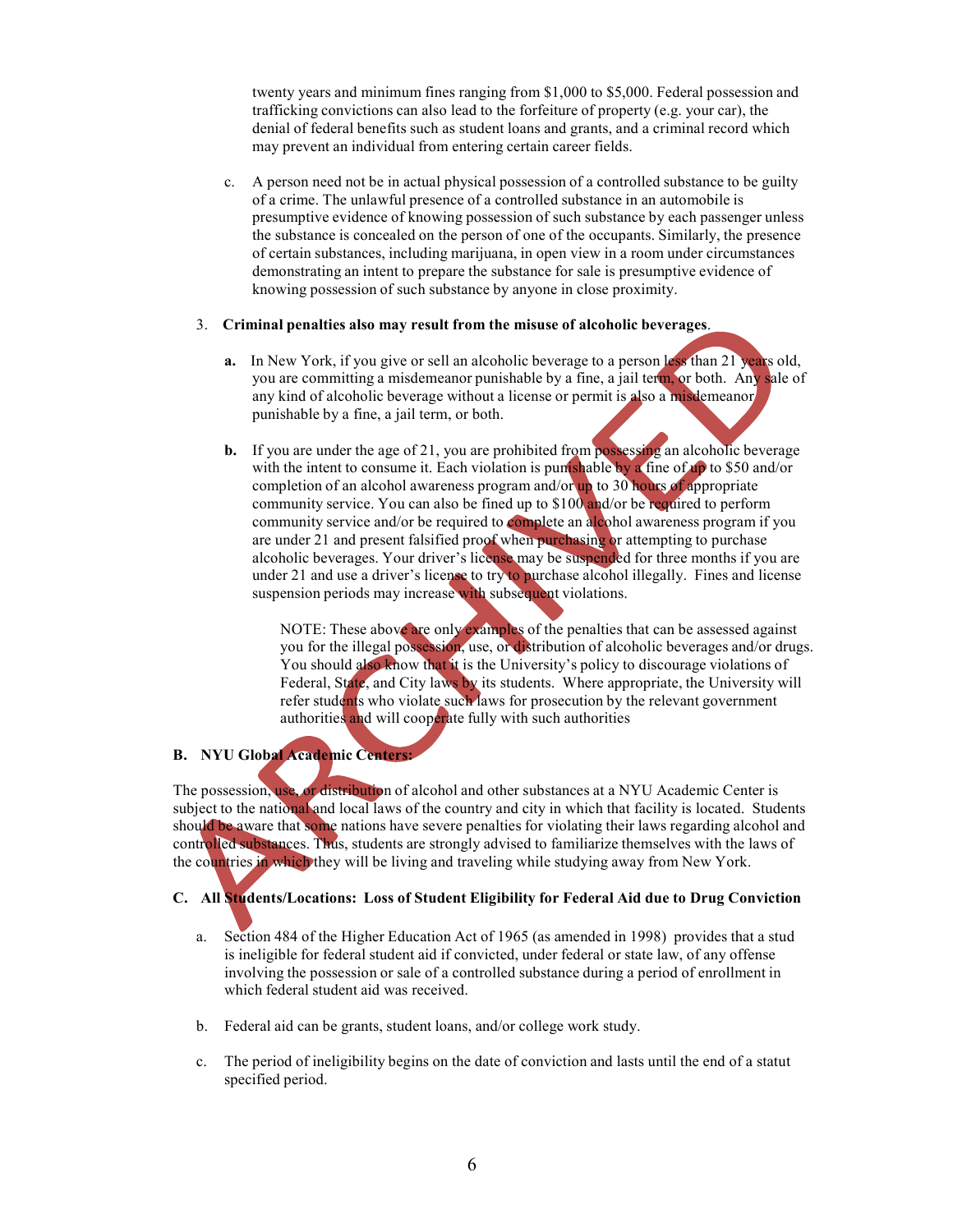- d. Rehabilitation. A student whose eligibility has been suspended under paragraph (1) may resume eligibility before the end of the ineligibility period determined under such paragraph
	- the student satisfactorily completes a drug rehabilitation program that complies with criteria as the Secretary shall prescribe in regulations for purposes of this paragraph; an
	- includes two unannounced drug tests; or
	- the conviction is reversed, set aside, or otherwise rendered nugatory.
- e. The suspension of eligibility for financial aid due to drug-related offenses and rehabilitation set forth in the following table:

If convicted of an offense involving:



## **VI. HEALTH RISKS ASSOCIATED WITH ILLICIT DRUG USE AND ALCOHOL ABUSE**

Below are summaries of the health risks and the signs and symptoms associated with illicit drug use and alcohol abuse. This is an overview and not a complete list. Each individual will experience the drug in a different way depending on individual characteristics such as body size, sex, and other physical and psychological factors. (Source of drug-related information: National Institute on Drug Abuse).

#### **Terminology:**

**Tolerance:** Development of body or tissue resistance to the effects of a chemical so that larger doses are required to reproduce the original effect.

**Withdrawal:** Physical or emotional signs of discomfort related to the discontinued use of a substance.

**Psychological Dependence:** A tendency for repeated or compulsive use of an agent because its effects are considered pleasurable or satisfying, or because it reduces undesirable feelings.

**Physical Dependence:** Adaptation of body tissue to the continued presence of a chemical, revealed in the form of serious, even life-threatening withdrawal symptoms. The extent of physical dependence and the severity of withdrawal vary by drug and by amount, frequency, and duration of use. While physical dependence can complicate the process of cessation of use, it is the psychological relationship with a substance that often proves more difficult to alter.

#### **A. Alcohol**

Alcohol is a central nervous system (CNS) depressant that alters a variety of activities in the brain. When used to excess, it can produce anesthesia, coma, respiratory depression, and death. Regular or heavy use of alcohol carries a high risk of psychological and physical dependence. Tolerance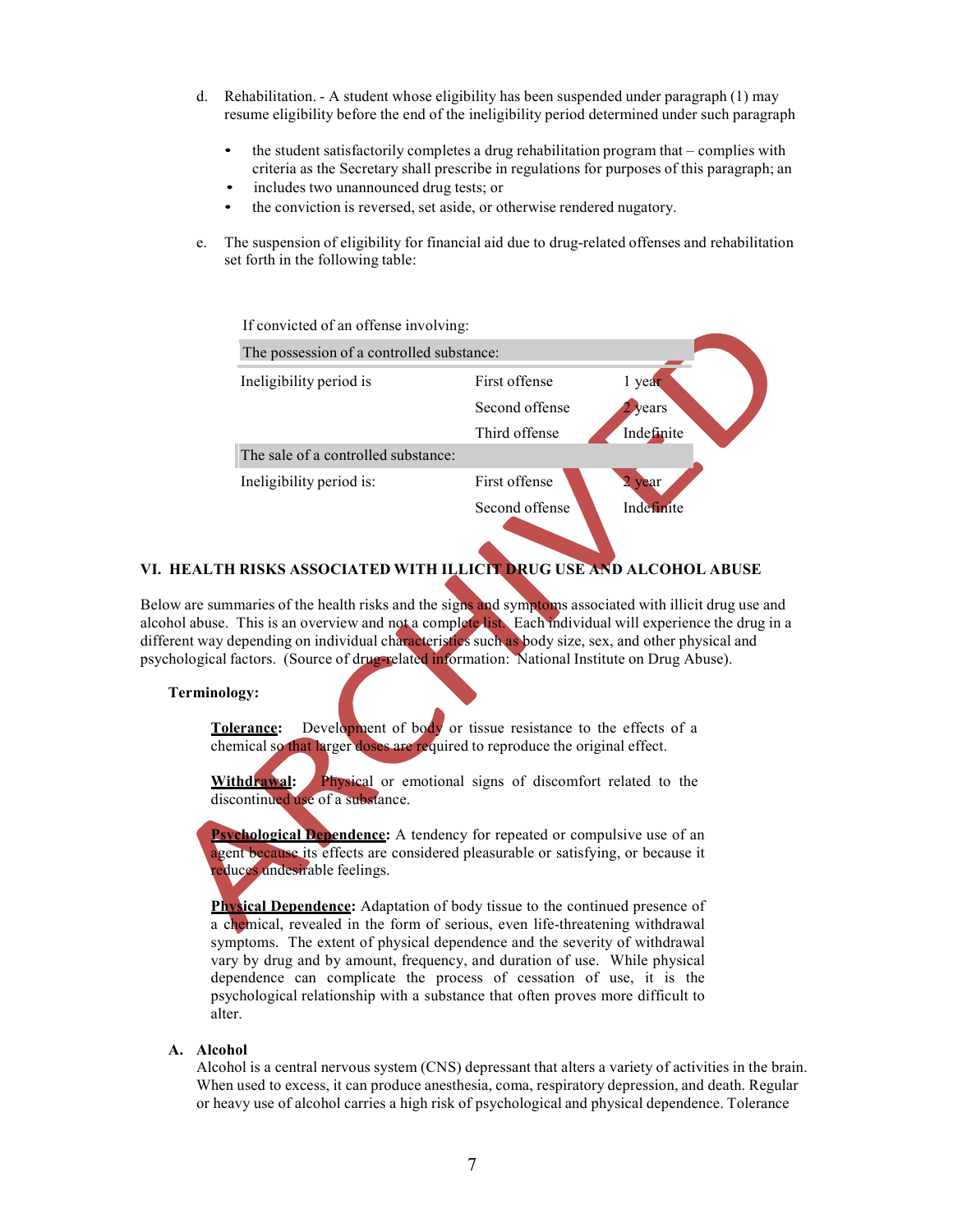develops to its depressant effects, and withdrawal symptoms occur within a few hours of heavy use contributing to the hangover symptoms suffered by many drinkers.

The average person can safely metabolize one standard drink per hour. Binge drinking, which involves consuming large quantities over a short period of time, is especially dangerous because so much alcohol enters the bloodstream that vital body systems may shut down. **Signs that may indicate overdose include: cold, clammy, pale or bruised skin, abnormally slow breathing, unconsciousness and vomiting while sleeping or passed out. Immediate medical attention should be sought for anyone exhibiting these symptoms.**

Short-term risks of alcohol use may include: impaired judgment, poor motor coordination, emotional instability, increased aggression, and risk of death by overdose (alcohol alone or in combination with other drugs).

Long term risks of alcohol use may include: irreversible damage to brain, liver, pancreas, kidneys; memory problems and nutritional deficiencies and high risk of fetal damage – so much so that, by law, alcohol producers must add warning labels to their bottles cautioning women against use during pregnancy.

*Alcoholic withdrawal symptoms, when they occur, set in about three hours after the last drink. Early signs include tremors, nausea, anxiety, perspiration, cramps, hallucinations and hyperreflex reactions.*

A second phase of withdrawal, beginning within 24 hours, can involve convulsions. The most severe form of withdrawal—delirium tremens ("DT's")—involves dangerously high fever, rapid heartbeat, hallucinations and delirium. Death can result from cardiac failure. Alcoholic withdrawal is considered more life-threatening than withdrawal from heroin. Because of the risk of complications, particularly in the DT phase, withdrawal following extensive, long-term use should only be attempted under medical supervision.

**B. Drugs such as rohypnol (roofies), a valium-like drug, or gamma hydroxybutyrate (GHB) can be added to a drink, alcoholic or not, to disable a potential victim of sexual assault.** Anyone experiencing symptoms of intoxication that are exaggerated beyond the amount of alcohol consumed may have been drugged and should seek immediate medical assistance.

## **C. Marijuana**

Marijuana can produce stimulant, depressant and/or hallucinogenic effects depending on the dose. The active chemical ingredient is tetrahydrocannabinol (THC). Marijuana raises heart rate, lowers blood pressure, and causes reddening of the eyes. At low to moderate dosages, effects last from two to three hours and can range from euphoria and giddiness to mild lethargy. Perceptual changes such as paranoia and feelings of heightened sensitivity may occur. High dose effects can simulate the perceptual and cognitive changes associated with more potent hallucinogens, including those prompting panic attacks. Since the drug's effects on performance—particularly on tracking ability and reaction speed—can last hours after intoxicating effects fade, marijuana use can pose significant safety risks. High dose or regular use can lead to the development of tolerance. In addition, marijuana may cause problems in learning and social development for adolescent users.

Research has suggested numerous health risks associated with smoking marijuana. These include: risk of lung damage, impaired memory and concentration, impaired immune system functioning, problems with motivation, and effects on fertility. Pregnancy-related effects can include higher levels of miscarriage, stillbirths, and low birth-weight babies, as well as problems in nervous system development in fetuses.

The use of marijuana is more likely to produce a psychological dependence than a physical one. However, long-term or heavy use can result in a withdrawal syndrome characterized by irritability, depression, sleep disturbances, and decreased appetite. This syndrome, whether termed physical or psychological, can complicate the process of cessation of marijuana use.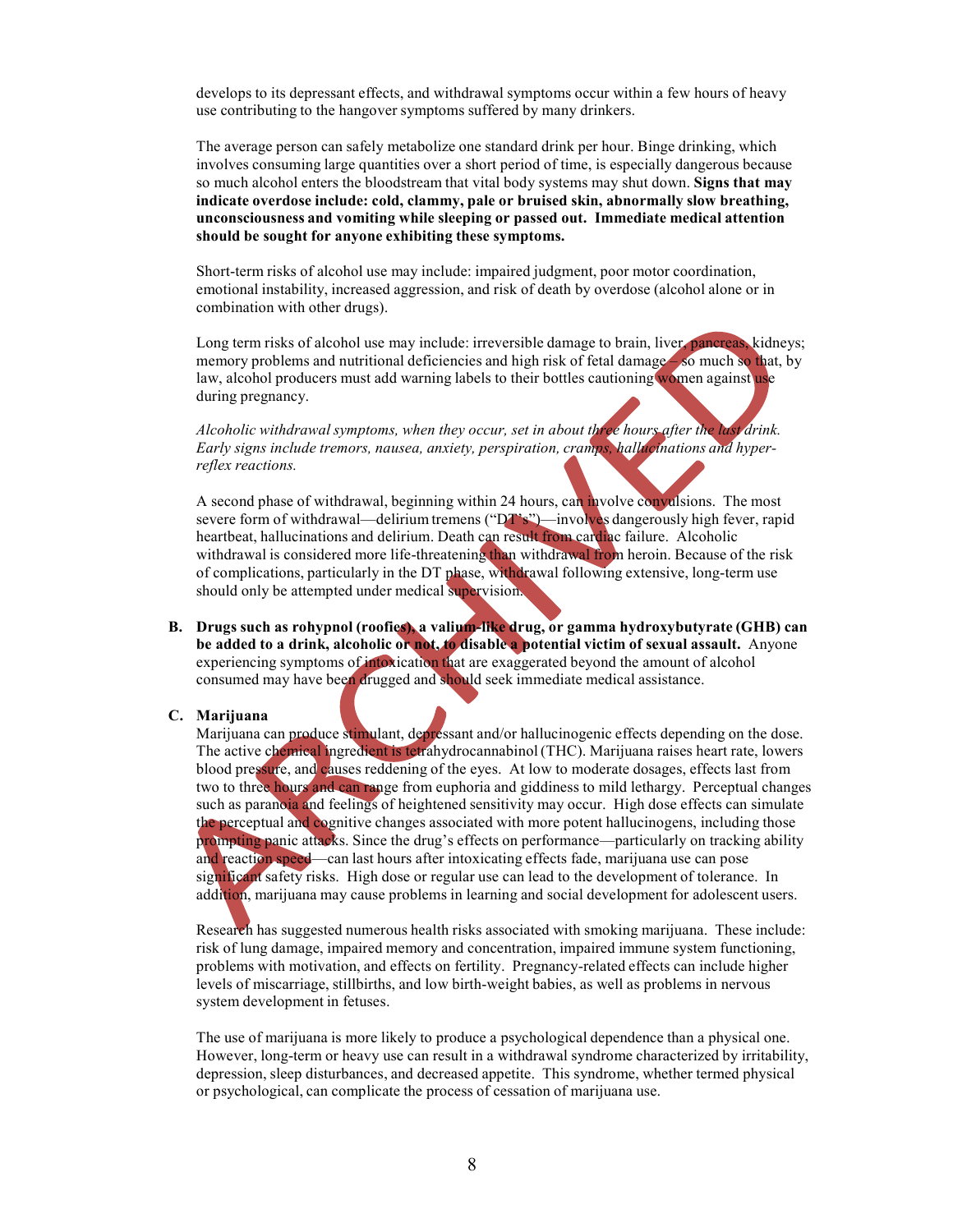#### **D. Cocaine and Crack**

Cocaine and its derivative Crack produce dilated pupils and elevated blood pressure, heart rate, respiratory rate, and body temperature. They may also cause insomnia, loss of appetite, tactile hallucinations, paranoia, seizure and death.

Cocaine is a powerfully addictive drug of abuse. Once having tried cocaine, an individual cannot predict or control the extent to which he or she will continue to use it. The major routes of administration of cocaine are sniffing or snorting, injecting, and smoking (including free-base and crack cocaine). Compulsive cocaine use may develop even more rapidly if the substance is smoked rather than snorted. The injecting drug user is at risk for transmitting or acquiring HIV infection/AIDS if needles or other injection equipment are shared. Cocaine is a strong central nervous system stimulant. Physical effects of cocaine use include constricted peripheral blood vessels, dilated pupils, and increased body temperature, heart rate, and blood pressure. Cocaine's immediate euphoric effects include hyper-stimulation, reduced fatigue, and mental clarity. An appreciable tolerance to the high may be developed, and many addicts report that they fail to achieve as much pleasure as they did from their first exposure. Increased use can also reduce the period of stimulation. Some users of cocaine report feelings of restlessness, irritability, and anxiety. In rare instances, sudden death can occur on the first use of cocaine or unexpectedly thereafter.

High doses of cocaine and/or prolonged use can trigger paranoia. Smoking crack cocaine can produce a particularly aggressive paranoid behavior in users. When addicted individuals stop using cocaine, they often become depressed. This also may lead to further cogaine use to alleviate depression. Prolonged cocaine snorting can result in ulceration of the mucous membrane of the nose and can damage the nasal septum enough to cause it to collapse. Cocaine-related deaths are often a result of cardiac arrest or seizures followed by respiratory arrest. Mixing cocaine and alcohol compounds the danger of each drug separately.

#### **E. Opioids**

These drugs are often prescribed to treat pain. Among those that fall within this class - sometimes referred to as narcotics - are morphine, codeine, oxycodone (OxyContin); propoxyphene (Darvon); hydrocodone (Vicodin); hydromorphone (Dilaudid); and meperidine (Demerol). In addition to relieving pain, opioids can affect regions of the brain that mediate what we perceive as pleasure, resulting in the initial euphoria that many opioids produce. They can also produce drowsiness and cause constipation. Taking a large single dose of these drugs, or combining them with other substances such as alcohol, antihistamines, barbiturates, or benzodiazepines, could cause severe respiratory depression or be fatal. Chronic use of opioids can result in tolerance to the drugs so that higher doses must be taken to obtain the same initial effects. Long-term use also can lead to physical dependence - the body adapts to the presence of the drug and withdrawal symptoms occur if use is reduced abruptly. Symptoms of withdrawal can include restlessness, muscle and bone pain, insomnia, diarrhea, vomiting, cold flashes with goose bumps ("cold turkey"), and involuntary leg movements.

#### **F. Central Nervous System (CNS) Depressants**

These drugs slow down normal brain function and are used to treat anxiety and sleep disorders. In higher doses, some CNS depressants can become general anesthetics. CNS depressants can be divided into two groups, based on their chemistry and pharmacology:

- Barbiturates, such as mephobarbital (Mebaral) and pentobarbital sodium (Nembutal), which are used to treat anxiety, tension, and sleep disorders; and

- Benzodiazepines, such as diazepam (Valium), chlordiazepoxide HCl (Librium), alprazolam (Xanax), triazolam (Halcion), and estazolam (ProSom) which can be prescribed to treat anxiety, acute stress reactions, panic attacks, or sleep disorders.

CNS depressants can be addictive and should be used only as prescribed. They should not be combined with any medication or substance that causes sleepiness, including prescription pain medicines, certain over-the-counter cold and allergy medications, or alcohol. The effects of the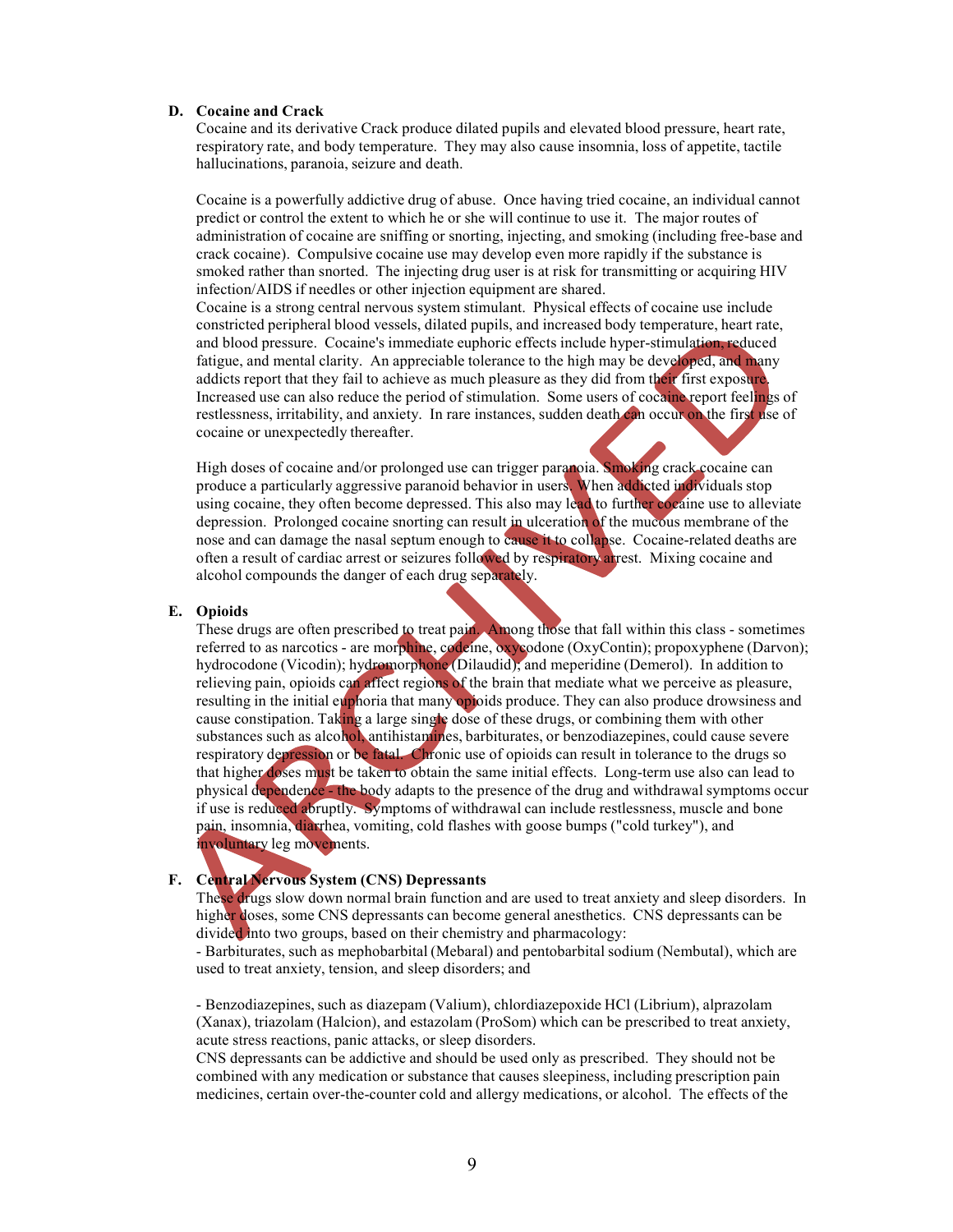drugs can combine to fatally slow breathing and heart rate. Discontinuing prolonged use of high doses of CNS depressants can lead to withdrawal and a rebound in previously slowed brain activity to the point that seizures can occur.

#### **Stimulants**

Stimulants are a class of drugs that enhance brain activity - they cause an increase in alertness, attention, and energy that is accompanied by increases in blood pressure, heart rate, and respiration. Stimulants are prescribed for treating only a few health conditions, including narcolepsy, attention-deficit hyperactivity disorder (ADHD), and depression that has not responded to other treatments. Stimulants may also be used for short-term treatment of obesity, and for patients with asthma. Taking high doses of a stimulant can result in an irregular heartbeat, dangerously high body temperatures, and/or the potential for cardiovascular failure or lethal seizures. Taking high doses of some stimulants repeatedly over a short period of time can lead to hostility or feelings of paranoia in some individuals. Mixing stimulants with antidepressants or over-the-counter cold medicines containing decongestants may cause blood pressure to become dangerously high or lead to irregular heart rhythms. When misused, stimulants can be addictive.

#### **G. Over the Counter Drugs**

Diet Pills, Dextromethorphan (DXM) and dietary supplements are among those substances that can be misused and abused. Abuse of DXM, found in some cough medicines, can cause mental confusion and excitement, respiratory depression, hallucinations, and possible psychosis. Taking DXM in conjunction with alcohol can further depress breathing and cause vomiting. Products sold in health food stores can contain drugs. These products may not be regulated for safety by the Food and Drug Administration and therefore should be used cautiously. Dietary supplements and some so-called "smart drugs" like DHEA, chromium picolonate, melatonin and ephedra (Herbal Ecstasy or Mahuang) have all been touted as having remarkable powers. These advertising claims are not supported by substantive research. Ephedra has been linked to numerous deaths nationwide.

#### **H. Heroin**

*Heroin is a highly addictive drug that can be injected, snorted, or smoked. Heroin is processed from morphine, a naturally occurring substance extracted from the seedpod of the Asian poppy plant. Heroin usually appears as a white or brown powder. Street names for heroin include "smack," "H," "skag," and "junk."*

Heroin abuse is associated with serious health conditions, including fatal overdose, spontaneous abortion, collapsed veins, and infectious diseases, including HIV/AIDS and hepatitis. The shortterm effects of heroin abuse appear soon after a single dose and disappear in a few hours. After an injection of heroin, the user reports feeling a surge of euphoria ("rush") accompanied by a warm flushing of the skin, a dry mouth, and heavy extremities. Following this initial euphoria, the user goes "on the nod," an alternately wakeful and drowsy state. Mental functioning becomes clouded due to the depression of the central nervous system. Chronic users may develop collapsed veins, infection of the heart lining and valves, abscesses, cellulitis, and liver disease. Pulmonary complications, including various types of pneumonia, may result from the poor health condition of the abuser, as well as from heroin's depressing effects on respiration. In addition to the effects of the drug itself, street heroin may have additives that do not readily dissolve and result in clogging the blood vessels that lead to the lungs, liver, kidneys, or brain. This can cause infection or even death of small patches of cells in vital organs.

With regular heroin use, tolerance develops. This means the abuser must use more heroin to achieve the same intensity or effect. As higher doses are used over time, physical dependence and addiction develop. With physical dependence, the body has adapted to the presence of the drug and withdrawal symptoms may occur if use is reduced or stopped.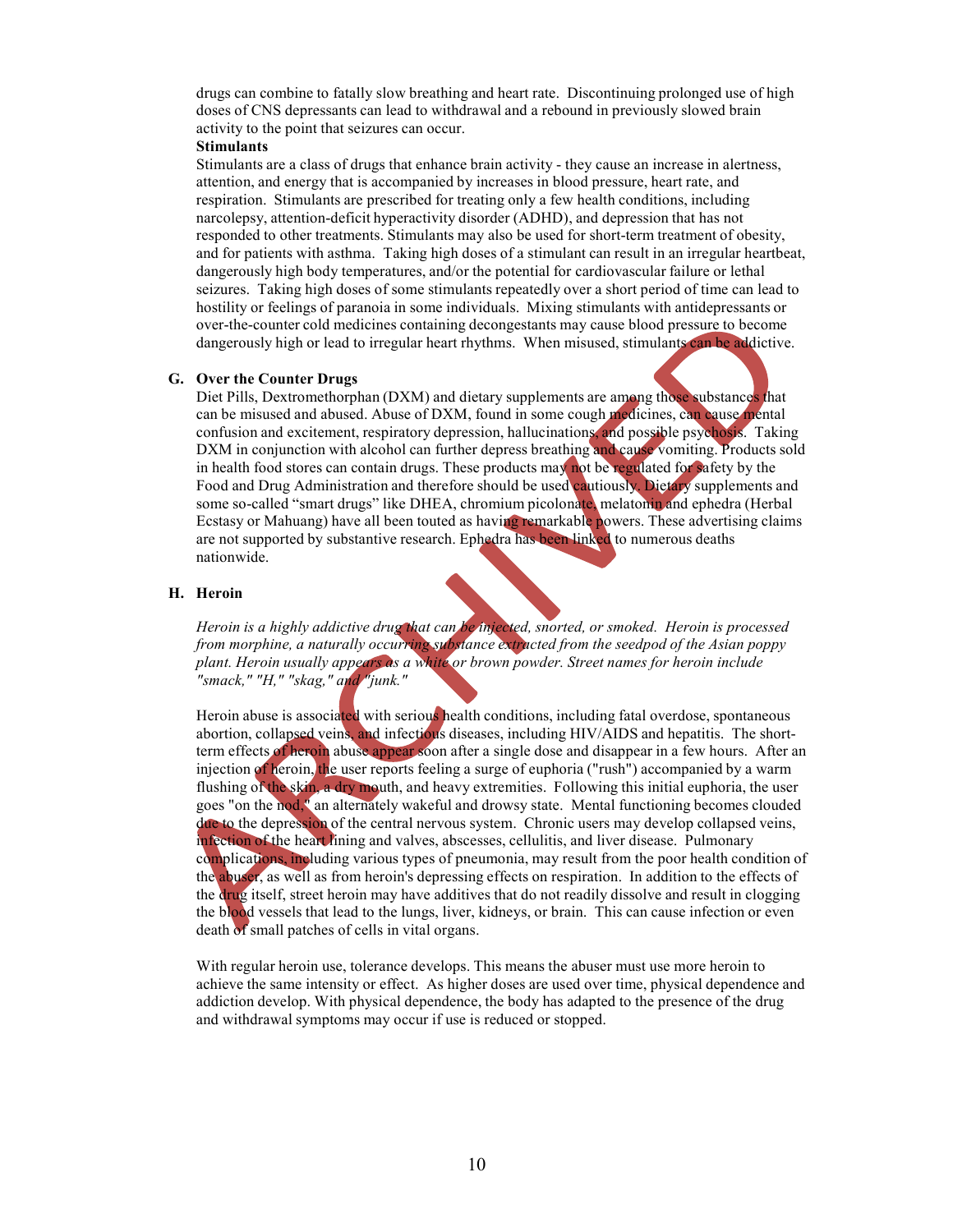*Withdrawal, which in regular abusers may occur as early as a few hours after the last administration, produces drug craving, restlessness, muscle and bone pain, insomnia, diarrhea and vomiting, cold flashes with goose bumps ("cold turkey"), kicking movements ("kicking the habit"), and other symptoms.*

#### **I. Methamphetamine**

Methamphetamine is an addictive stimulant drug. It is closely related chemically to amphetamine, but the central nervous system effects of methamphetamine are greater. Methamphetamine is made in illegal laboratories and has a high potential for abuse and dependence. Street methamphetamine is referred to by many names, such as "speed," "meth," and "chalk." Methamphetamine hydrochloride, clear chunky crystals resembling ice, which can be inhaled by smoking, is referred to as "ice," "crystal," and "glass."

Methamphetamine is taken orally or intranasally (snorting the powder), by intravenous injection, and by smoking. Immediately after smoking or intravenous injection, the methamphetamine user experiences an intense sensation, called a "rush" or "flash," that lasts only a few minutes and is described as extremely pleasurable. Oral or intranasal use produces euphoria - a high, but not a rush. Users may become addicted quickly to methamphetamines, and use it with increasing frequency and in increasing doses.

Animal research going back more than 20 years shows that high doses of methamphetamine damage neuron cell endings. The central nervous system  $(CNS)$  actions that result from taking even small amounts of methamphetamine include increased wakefulness, increased physical activity, decreased appetite, increased respiration, hyperthermia, and euphoria. Other CNS effects include irritability, insomnia, confusion, tremors, convulsions, anxiety, paranoia, and aggressiveness. Hyperthermia and convulsions can result in death. Methamphetamine causes increased heart rate and blood pressure and can cause irreversible damage to blood vessels in the brain, producing strokes. Other effects of methamphetamine include respiratory problems, irregular heartbeat, and extreme anorexia. Its use can result in cardiovascular collapse and death.

#### **J. LSD**

Commonly referred to as "acid", LSD (lysergic acid diethylamide) is sold on the street in tablets, capsules, and, occasionally, liquid form. It is odorless, colorless, and has a slightly bitter taste and is usually taken by mouth. Often LSD is added to absorbent paper, such as blotter paper, and divided into small-decorated squares, with each square representing one dose.

The physical effects include dilated pupils, higher body temperature, increased heart rate and blood pressure, sweating, loss of appetite, sleeplessness, dry mouth, and tremors. The user may feel several different emotions at once or swing rapidly from one emotion to another. If taken in a large enough dose, the drug produces delusions and visual hallucinations. Some LSD users experience severe, terrifying thoughts and feelings, fear of losing control, fear of insanity and death, and despair while using LSD. Some fatal accidents have occurred during states of LSD intoxication. Many LSD users experience flashbacks - recurrences of certain aspects of a person's experience without the user having taken the drug again. A flashback occurs suddenly, often without warning, and may occur within a few days or more than a year after LSD use. LSD users may manifest relatively long-lasting psychoses, such as schizophrenia or severe depression. Like many of the addictive drugs, LSD produces tolerance, so some users who take the drug repeatedly must take progressively higher doses to achieve the state of intoxication that they had previously achieved. This is an extremely dangerous practice, given the unpredictability of the drug.

#### **K. Steroids (Anabolic-Androgenic)**

Anabolic-androgenic steroids are man-made substances related to male sex hormones. These drugs are available legally only by prescription. They are used to treat conditions that occur when the body produces abnormally low amounts of testosterone, such as delayed puberty and some types of impotence. Steroids are also used to treat body wasting in patients with AIDS and other diseases that result in loss of lean muscle mass. Abuse of anabolic steroids, however, can lead to serious health problems, some irreversible. Major side effects from abusing anabolic steroids can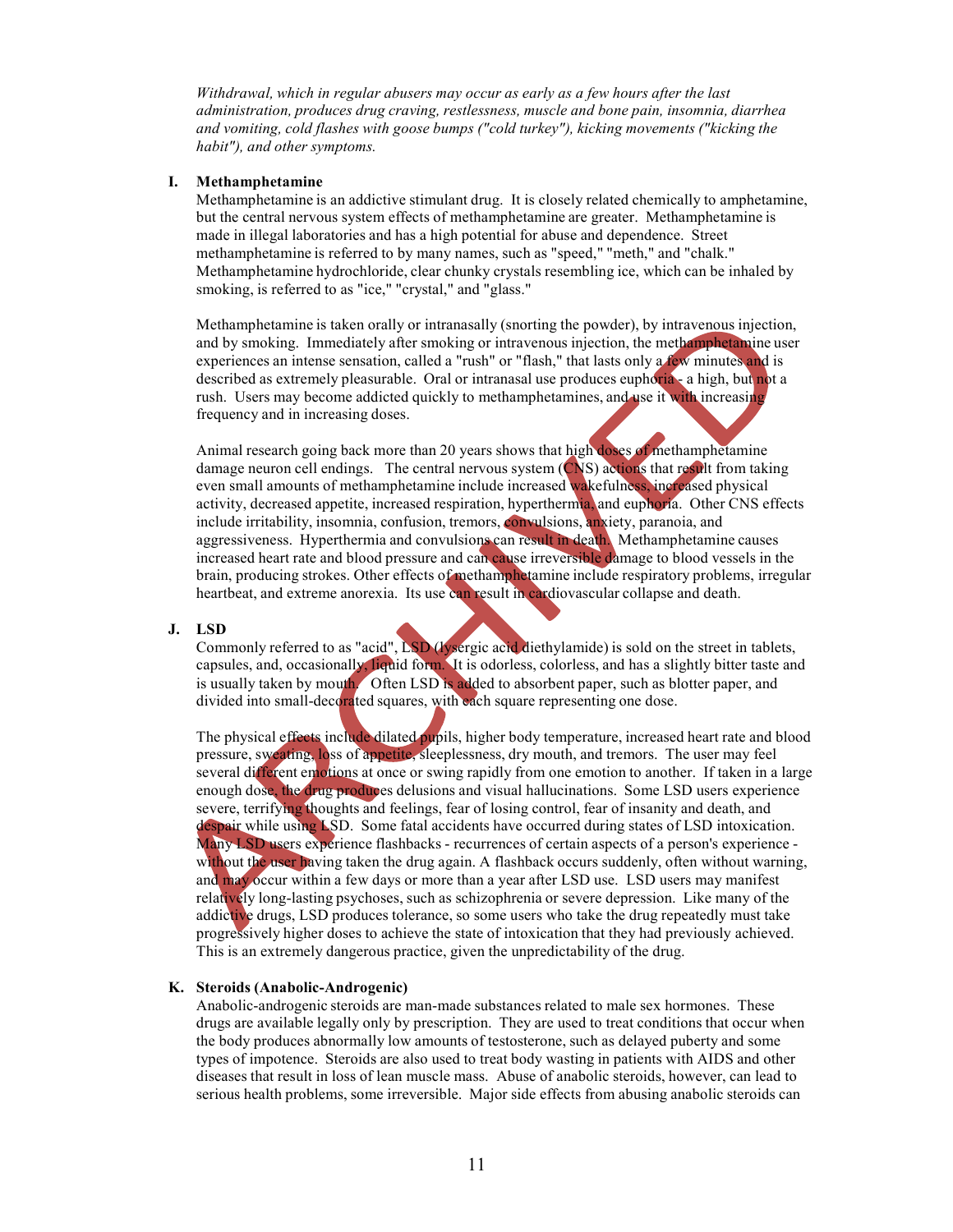include liver tumors and cancer, jaundice (yellowish pigmentation of skin, tissues, and body fluids), fluid retention, high blood pressure, increases in LDL (bad cholesterol), and decreases in HDL (good cholesterol). Other side effects include kidney tumors, severe acne, and trembling. In addition, there are some gender-specific side effects: For men--shrinking of the testicles, reduced sperm count, infertility, baldness, development of breasts, and increased risk for prostate cancer. For women--growth of facial hair, male-pattern baldness, changes in or cessation of the menstrual cycle, enlargement of the clitoris, and deepened voice. For adolescents--growth halted prematurely through premature skeletal maturation and accelerated puberty changes. This means that adolescents risk remaining short the remainder of their lives if they take anabolic steroids before the typical adolescent growth spurt. In addition, people who inject anabolic steroids run the added risk of contracting or transmitting HIV/AIDS or hepatitis, which causes serious damage to the liver.

Scientific research also shows that aggression, extreme mood swings, including manic-like symptoms leading to violence, and other psychiatric side effects such as paranoid jealousy, extreme irritability, delusions, and impaired judgment stemming from feelings of invincibility may result from abuse of anabolic steroids. Depression often is seen when the drugs are stopped and may contribute to dependence on anabolic steroids. Research also indicates that some users might turn to other drugs to alleviate some of the negative effects of anabolic steroids.

#### **L. Club Drugs**

MDMA (Ecstasy), Rohypnol, GHB, and Ketamine are among the drugs used by some young adults who participate in a nightclub, bar, rave, or trance scene. Raves and trance events are generally night-long dances, often held in warehouses. Many who attend raves and trances do not use drugs, but those who do may be attracted to the generally low cost, seemingly increased stamina, and intoxicating highs that are said to deepen the rave or trance experience. Current science, however, is showing change to critical parts of the brain from use of these drugs. Also, in high doses most of these drugs can cause a sharp increase in body temperature (malignant hyperthermia) leading to muscle breakdown and kidney and cardiovascular system failure.

#### **M. MDMA (***Ecstasy***)**

MDMA is a synthetic, psychoactive drug with both stimulant (amphetamine-like) and hallucinogenic (LSD-like) properties. Street names for MDMA include Ecstasy, Adam, XTC. hug, beans, and love drug. Its chemical structure is similar to methamphetamine, methylenedioxyamphetamine (MDA), and mescaline, synthetic drugs known to cause brain damage. MDMA usually is taken in pill form, but some users snort it, inject it, or use it in suppository form.

Many problems MDMA users encounter are similar to those found with the use of amphetamines and cocaine. Psychological difficulties can include confusion, depression, sleep problems, severe anxiety, and paranoia. Physical problems can include muscle tension, involuntary teeth clenching, nausea, blurred vision, faintness, and chills or sweating. Use of the drug has also been associated with increases in heart rate and blood pressure, which are special risks for people with circulatory or heart disease. Recent research also links MDMA use to long-term damage to those parts of the brain critical to thought, memory, and pleasure. Content of MDMA pills varies widely, and may include caffeine, dextromethorphan, heroin, and mescaline. In some areas of the country, the MDMA-like substance paramethoxyamphetamine (PMA) has been involved in the deaths of people who mistakenly thought they were taking true MDMA. The deaths were due to complications from hyperthermia.

#### **N. Rohypnol, GHB, and Ketamine**

Rohypnol, GHB, and ketamine are predominantly central nervous system depressants. Because they are often colorless, tasteless, and odorless, they can be added to beverages and ingested unknowingly. These drugs emerged a few years ago as "date rape" drugs. Because of concern about their abuse, Congress passed the "Drug-Induced Rape Prevention and Punishment Act of 1996", which increased Federal penalties for use of any controlled substance to aid in sexual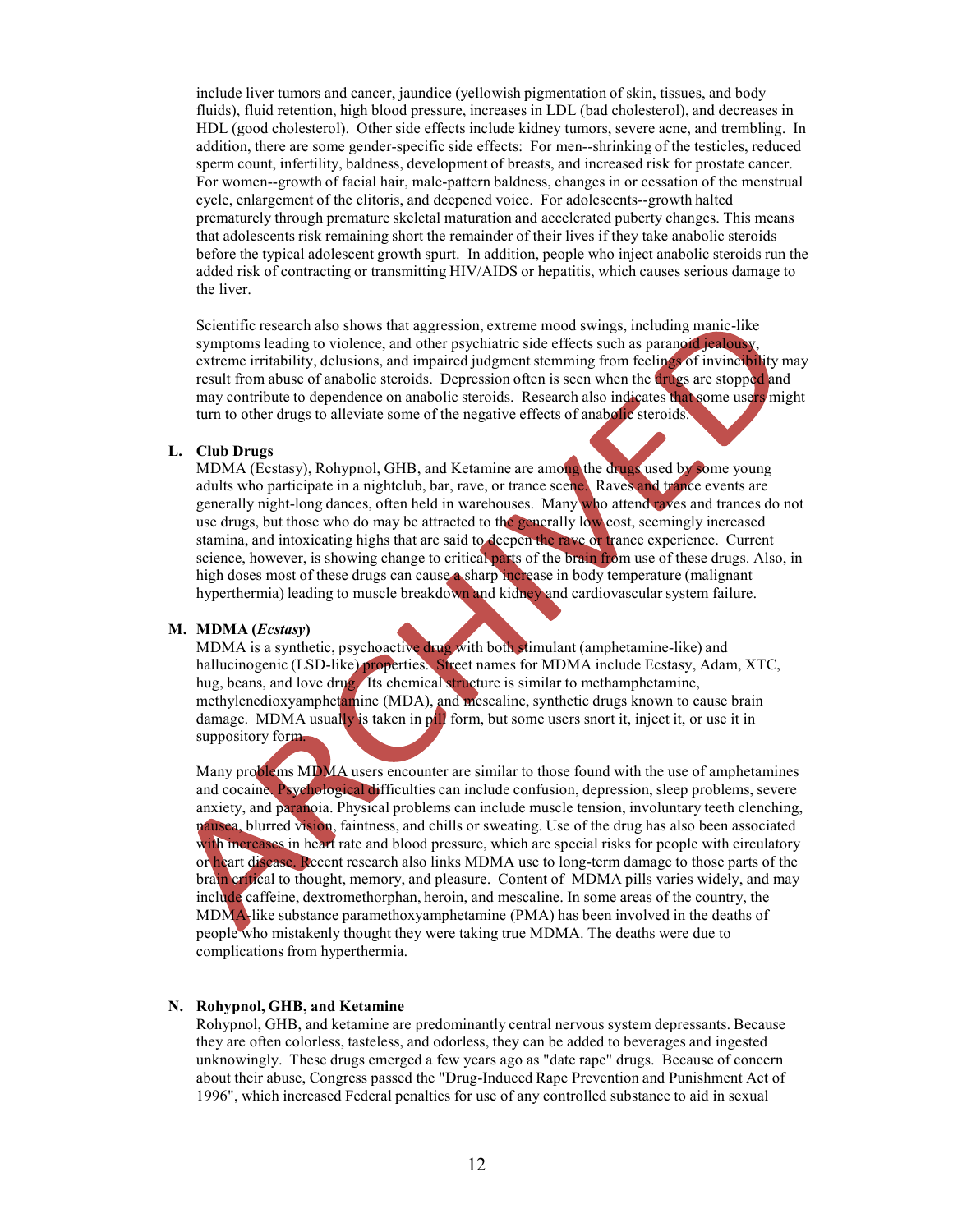assault.

**O. Rohypnol** ("rophies," "roofies," "roach," and "rope.")

Rohypnol, a trade name for flunitrazepam, has been of particular concern for the last few years because of its abuse in date rape. It belongs to the class of drugs known as benzodiazepines. When mixed with alcohol, Rohypnol can incapacitate victims and prevent them from resisting sexual assault. Individuals may not be able to remember events they experienced while under the effects of the drug. Also, Rohypnol may be lethal when mixed with alcohol and/or other depressants. Rohypnol is not approved for use in the United States, and its importation is banned.

## **P. GHB**

GHB (gamma hydroxybutyrate) is abused for euphoric, sedative, and anabolic (body building) effects. It is a central nervous system depressant that was widely available over-the-counter in health food stores during the 1980s and until 1992. It was purchased largely by body builders to aid fat reduction and muscle building. Street names include Liquid Ecstasy, Soap, Easy Lay, and Georgia Home Boy. Coma and seizures can occur following abuse of GHB and, when combined with methamphetamine, there appears to be an increased risk of seizure. Combining use with other drugs such as alcohol can result in nausea and difficulty breathing. GHB may also produce withdrawal effects, including insomnia, anxiety, tremors, and sweating. GHB has been involved in poisonings, overdoses, date rapes, and deaths.

#### **Q. Ketamine** *("Special K", "vitamin K")*

Ketamine is an anesthetic used with both humans and animals in medical settings; about 90 percent of the ketamine legally sold is intended for veterinary use. It can be injected or snorted. Certain doses of ketamine can cause dream-like states and hallucinations, and it has become common in club and rave scenes and has been used as a date rape drug. At high doses, ketamine can cause delirium, amnesia, impaired motor function, high blood pressure, depression, and potentially fatal respiratory problems.

#### **R. Inhalants**

Inhalants are breathable chemical vapors that produce psychoactive (mind-altering) effects. Inhalants fall into the following categories:

#### **S. Solvents**

Industrial or household products (paint thinners, degreasers (dry-cleaning fluids), gasoline, and glues); and art or office supplies (correction fluids, felt-tip-marker fluid, and electronic contact cleaners;

#### **T. Gases or aerosol propellants**

Used in household or commercial products, including butane lighters and propane tanks, whipping cream aerosols or dispensers (whippets), and refrigerants, spray paints, hair or deodorant sprays, and fabric protector sprays; and medical anesthetic gases, such as ether, chloroform, halothane, and nitrous oxide (laughing gas);

#### **U. Nitrites**

Aliphatic nitrites, include cyclohexyl nitrite, which is available to the general public; amyl nitrite, which is available only by prescription; and butyl nitrite, which is now an illegal substance.

Although different in makeup, nearly all abused inhalants produce effects similar to anesthetics, which act to slow down the body's functions. When inhaled via the nose or mouth into the lungs in sufficient concentrations, inhalants can cause intoxicating effects. Initially, users may feel slightly stimulated; with successive inhalations, they may feel less inhibited and less in control; finally, a user can lose consciousness. Sniffing highly concentrated amounts of the chemicals in solvents or aerosol sprays can directly induce heart failure and death. This is especially common from the abuse of fluorocarbons and butane-type gases. High concentrations of inhalants also cause death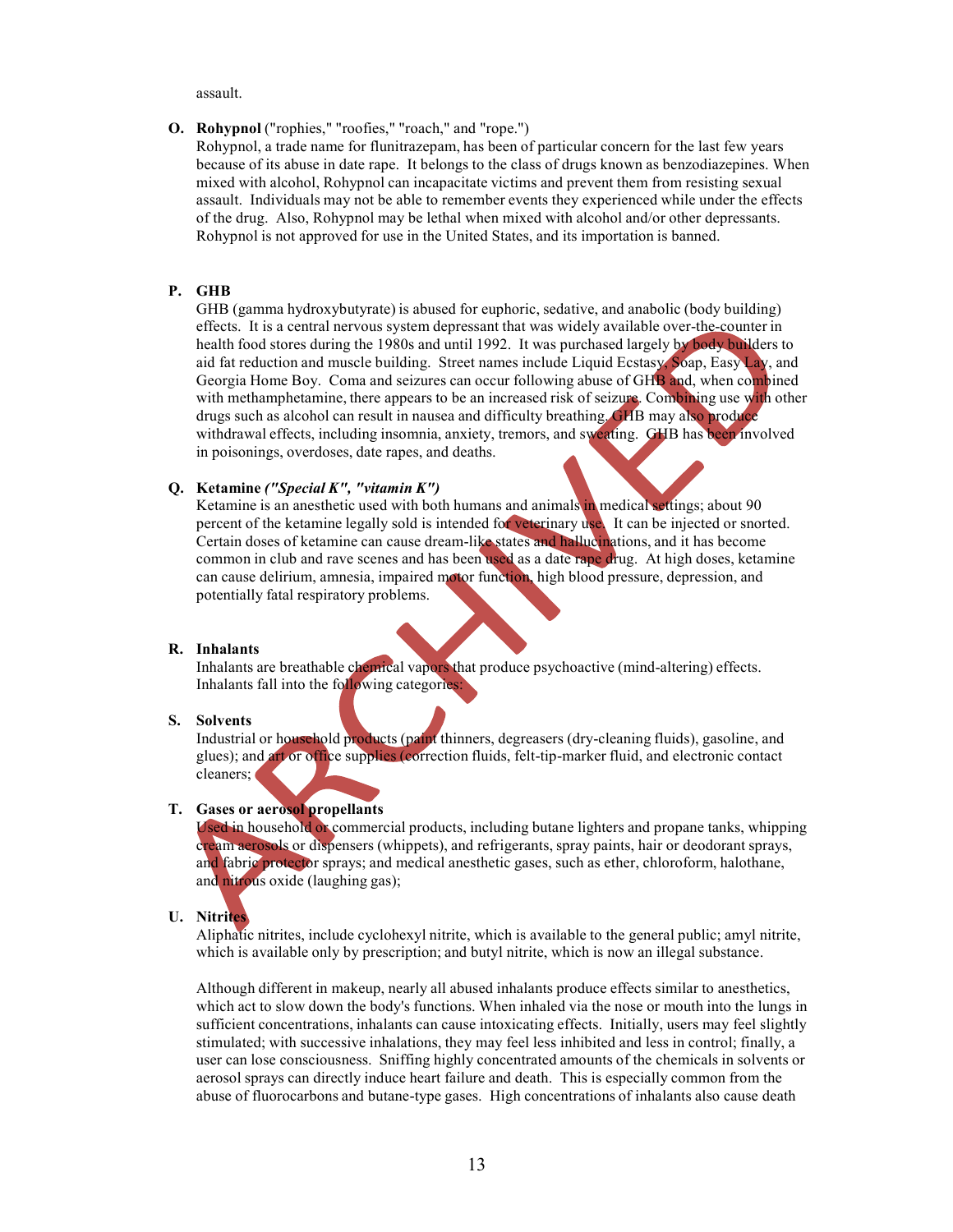from suffocation by displacing oxygen in the lungs and then in the central nervous system so that breathing ceases. Other irreversible effects caused by inhaling solvents include hearing loss, limb spasms, central nervous system or brain damage, and bone marrow damage. Death from inhalants usually is caused by a very high concentration of fumes. Deliberately inhaling from a paper or plastic bag or in a closed area greatly increases the chances of suffocation. Amyl and butyl nitrites have been associated with Kaposi's sarcoma (KS), the most common cancer reported among AIDS patients.

#### **V. PCP (Phencyclidine)**

PCP was developed as an intravenous anesthetic, but its use was discontinued because patients often became agitated, delusional, and irrational while recovering from its effects. PCP is illegally manufactured in laboratories and is sold on the street by such names as "angel dust," "ozone," "wack," and "rocket fuel." "Killer joints" and "crystal supergrass" are names that refer to PCP combined with marijuana. The variety of street names for PCP reflects its bizarre and volatile effects. PCP is a white crystalline powder that is readily soluble in water or alcohol. It has a distinctive bitter chemical taste. PCP can be mixed easily with dyes and turns up on the illicit drug market in a variety of tablets, capsules, and colored powders. It is normally used in one of three ways: snorted, smoked, or eaten. For smoking, PCP is often applied to a leafy material such as mint, parsley, oregano, or marijuana.

PCP is addicting; that is, its use often leads to psychological dependence, craving, and compulsive PCP-seeking behavior. At low to moderate doses, physiological effects of PCP include a slight increase in breathing rate and a more pronounced rise in blood pressure and pulse rate. Respiration becomes shallow, and flushing and profuse sweating occur. Generalized numbness of the extremities and muscular incoordination also may occur. Psychological effects include distinct changes in body awareness, similar to those associated with alcohol intoxication. Use of PCP among adolescents may interfere with hormones related to normal growth and development as well as with the learning process. At high doses of PCP, there is a drop in blood pressure, pulse rate, and respiration. This may be accompanied by nausea, vomiting, blurred vision, flicking up and down of the eyes, drooling, loss of balance, and dizziness. High doses of PCP can also cause seizures, coma, and death. Psychological effects at high doses include illusions and hallucinations. PCP can cause effects that mimic the full range of symptoms of schizophrenia, such as delusions, paranoia, disordered thinking, a sensation of distance from one's environment, and catatonia. Speech is often sparse and garbled. People who use PCP for long periods report memory loss, difficulties with speech and thinking, depression, and weight loss. These symptoms can persist up to a year after cessation of PCP use. Mood disorders also have been reported. PCP has sedative effects, and interactions with other central nervous system depressants, such as alcohol and benzodiazepines, can lead to coma or accidental overdose.

#### **W. Cigarettes and Other Nicotine Products**

Nicotine is one of the most heavily used addictive drugs in the United States. In 1989, the U.S. Surgeon General issued a report that concluded that cigarettes and other forms of tobacco, such as cigars, pipe tobacco, and chewing tobacco, are addictive and that nicotine is the drug in tobacco that causes addiction. In addition, the report determined that smoking was a major cause of stroke and the third leading cause of death in the United States.

Nicotine is both a stimulant and a sedative to the central nervous system. The ingestion of nicotine results in an almost immediate "kick". Stimulation is then followed by depression and fatigue, leading the abuser to seek more nicotine. Nicotine is absorbed readily from tobacco smoke in the lungs, and it does not matter whether the tobacco smoke is from cigarettes, cigars, or pipes. Nicotine also is absorbed readily when tobacco is chewed.

With regular use of tobacco, levels of nicotine accumulate in the body during the day and persist overnight. Thus, daily smokers or chewers are exposed to the effects of nicotine for 24 hours each day. Research has shown that stress and anxiety increase susceptibility to nicotine tolerance and dependence. Addiction to nicotine results in withdrawal symptoms when a person tries to stop smoking. These may include anger, hostility, aggression, and loss of social cooperation. Persons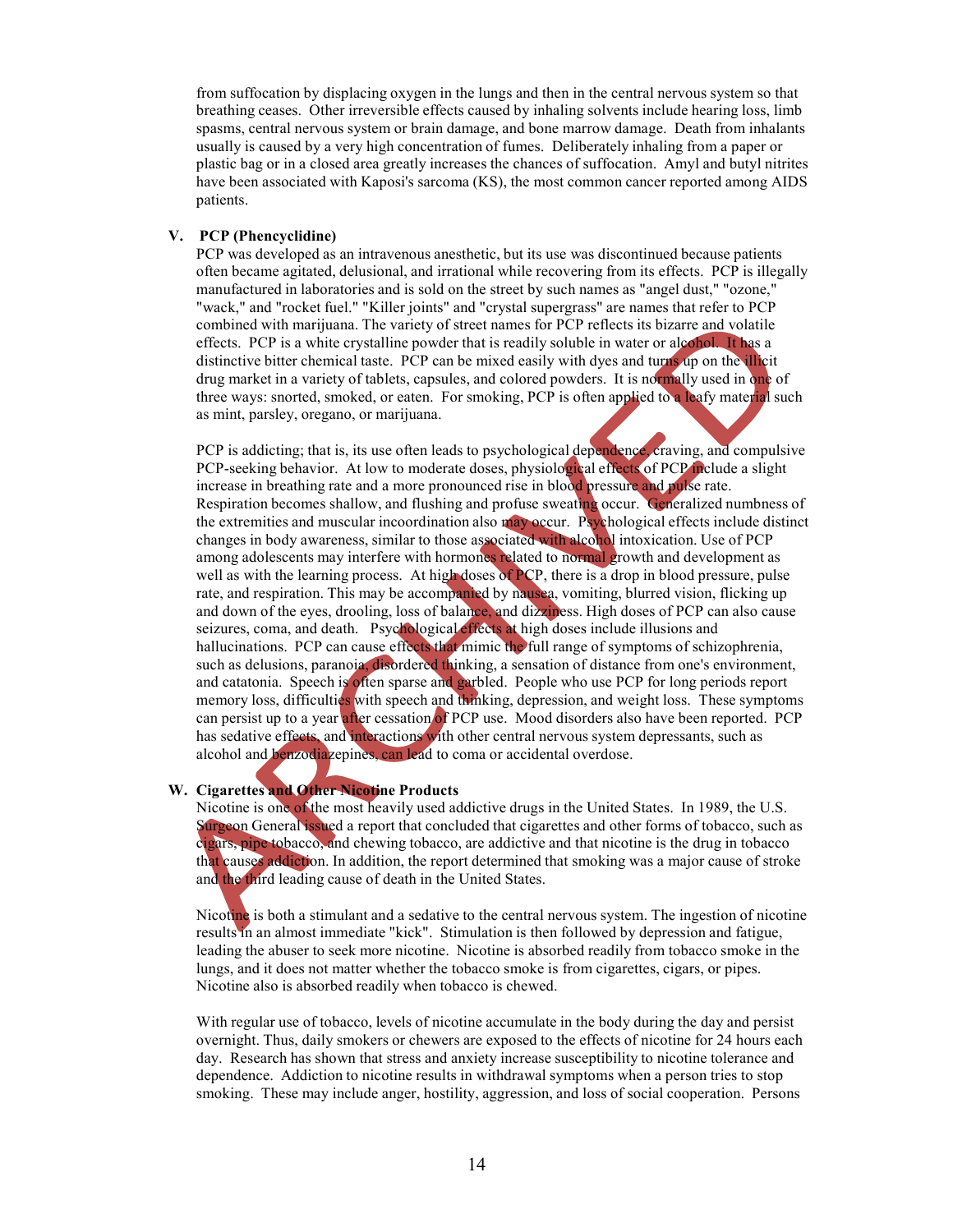suffering from withdrawal also take longer to regain emotional equilibrium following stress. During periods of abstinence and/or craving, smokers have shown impairment across a wide range of psychomotor and cognitive functions, such as language comprehension. Women who smoke generally have earlier menopause. If women smoke cigarettes and also take oral contraceptives, they are more prone to cardiovascular and cerebrovascular diseases.

In addition to nicotine, cigarette smoke is primarily composed of a dozen gases (mainly carbon monoxide) and tar. The tar in a cigarette, which varies from about 15 mg for a regular cigarette to 7 mg in a low-tar cigarette, exposes the user to a high expectancy rate of lung cancer, emphysema, and bronchial disorders. The carbon monoxide in the smoke increases the chance of cardiovascular diseases. The Environmental Protection Agency has concluded that secondhand smoke causes lung cancer in adults and greatly increases the risk of respiratory illnesses in children and sudden infant death.

#### **V. COUNSELING AND SUPPORT SERVICES AND PROGRAMS**

The abuse of alcohol or other drugs among students is often related to a personal crisis or problem such as relationship difficulties, feelings of isolation at school, identity confusion, academic or financial pressures, conflicts at home, or drastic change such as an unwanted pregnancy or loss of a loved one.

There are many kinds of treatment for drug or alcohol-related problems. Whether provided on an outpatient or inpatient basis, treatment will generally consist of a combination of individual counseling sessions and group meetings. The particular mix is determined by the individual's needs. Medications can be utilized where appropriate. Treatment will generally follow one of two principles. Treatment can be abstinence-based, meaning that it encourages participants to direct their energy into complete non-use of the substance. Another option is harm reduction-based treatment, where abstinence can be a goal, but the main focus is on learning how to reduce both use and the consequences of use. While the abstinence model still predominates, it is becoming easier to find treatment that teaches harm reduction techniques.

A number of such services and programs are available for members of the University community who may have developed an alcohol or other drug-related problem, suspect they are at risk for such problems, are affected by the drug or alcohol abuse of others, or seek information about illegal or controlled substances**. These services and programs are voluntary and confidential.**

The decision to seek out information about substance abuse-related problems is often a complicated one. Staff in the **Student Health Center (SHC)**, **Health Promotion at SHC, Counseling & Behavioral Health Services at SHC and the Wellness Exchange** (see below for more information about these offices) are sensitive to this reality. They offer non-judgmental support and guidance as well as a wide range of resources for students, including those who are ambivalent about their own or someone else's alcohol or drug-related problems. These offices seek to work collaboratively with students to identify the course of action that will be most helpful in their particular situation. A student can gain access to alcohol and other drug-related services through any of the resources listed below, depending on whether the student is most comfortable approaching the topic from a medical, health promotion or psychological perspective. If you are unsure about what might be right for you, contact the Wellness Exchange.

#### **A. NEW YORK CITY RESOURCES**

1) Wellness Exchange 726 Broadway,  $4^{\text{th}}$  Floor 212-443-9999 http://www.nyu.edu/999

> The Wellness Exchange is your key to accessing the University's extensive health and mental health resources designed to address your needs. You can call a private hotline, available 24 hours a day, seven days a week, which will put you in touch with a professional who can help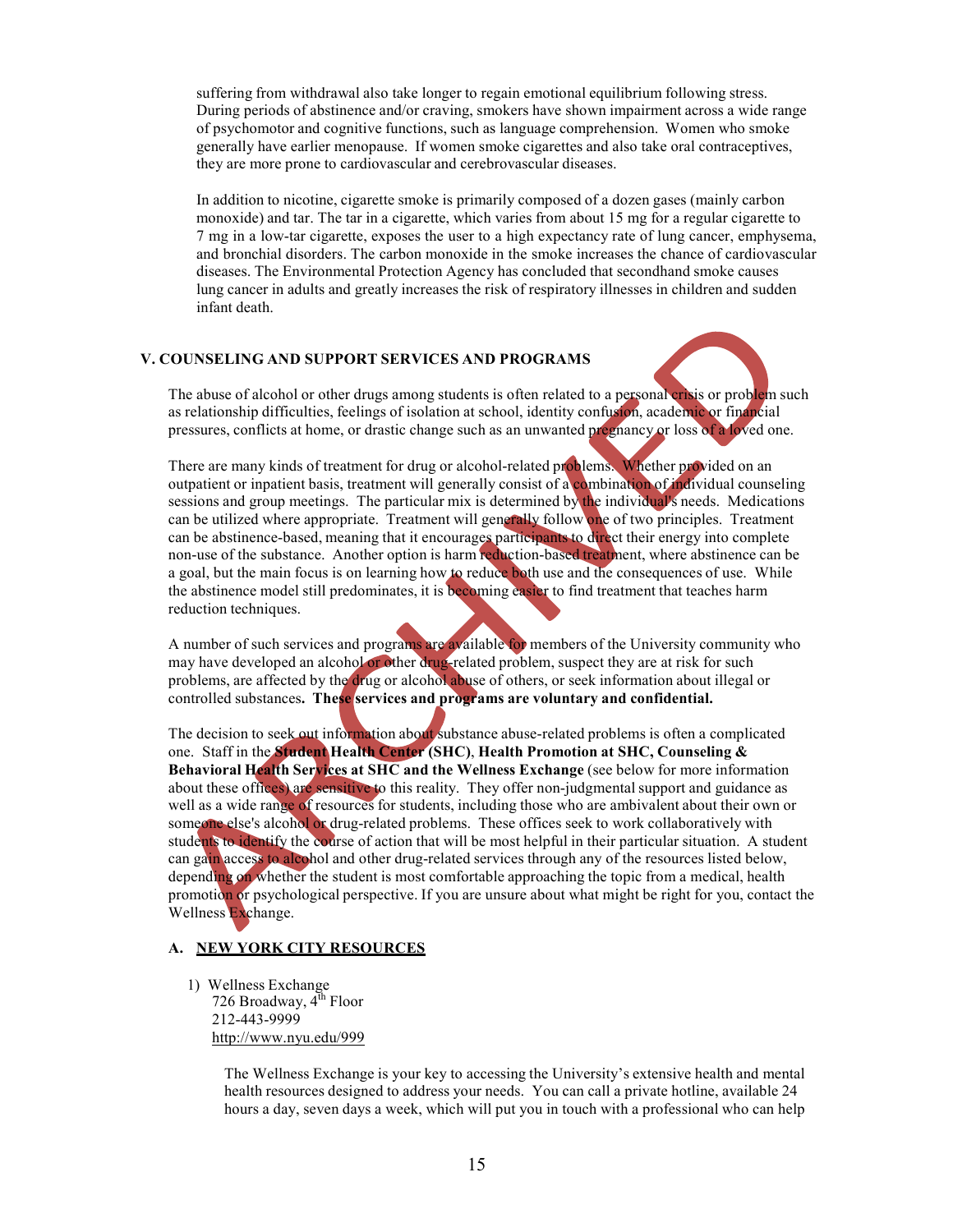you address day-to-day challenges, as well as other health-related concerns. These might include medical issues, academic stress, depression, sexual assault, anxiety, alcohol and other drug dependence, sexually transmitted infections, and eating disorders. The hotline is also available if you just need to talk or want to call about a friend.

Not ready to call the hotline? Send a private email to a counselor at wellness.exchange@nyu.edu.

#### **2) Student Health Center**

726 Broadway, 3rd and 4th Floors 212-443-1000 http://www.nyu.edu/shc

The Student Health Center (SHC) is an award-winning healthcare facility that provides comprehensive medical services to respond to your health needs and concerns and promote a healthier, safer campus. From common colds to chronic illness management, the staff at SHC is prepared to provide you with confidential, caring service at a convenient location.

#### **3) The Health Promotion Office**

726 Broadway, Suite 344 212-443-1234

http://www.nyu.edu/shc/promotion

The primary mission of the Health Promotion Office is to protect and promote the health and well-being of NYU students. Health Educators provide comprehensive wellness information, advocacy and referrals on topics including alcohol and other drugs, mental and sexual health, body image and sexual assault prevention. Wellness programs include peer education, workshops, health fairs and one-on-one consultations.

#### **4) Peer Groups**

Peer educator opportunities exist such as those offered through Health Promotion. Peer Educators are students who are trained to provide educational programming and outreach to the NYU community to: present factual information on sensitive health and wellness-related topics; stimulate non-judgmental conversation on sensitive health and wellness-related topics; encourage self-assessment around health and wellness-related behaviors and provide information about resources available within the NYU community. **Peers Educating Peers about Substances (PEPS)** are students trained to provide accurate, non-judgmental information to their peers to help encourage them to think about their choices around alcohol and other drugs. For more information about this and other peer education opportunities, please contact the Health Promotion Office at 212-443-1234.

#### **5) Recovery Support Services**

The University offers support for students in recovery, including a Students in Recovery listserv and CHOICES Residential Living Communities. For more information about recovery support, please contact the Health Promotion Office at 212-443-1234.

#### **6) Counseling & Wellness Services**

726 Broadway, 4th Floor 212-443-9999 http://www.nyu.edu/shc/counseling

SHC provides free, confidential counseling and psychological services for NYU students. These include consultation, short-term psychotherapy, selective psychiatric services, group therapy, and outreach services for a variety of personal and psychological concerns. The staff of psychologists, psychiatrists, social workers, and trainees complies with strict standards of confidentiality. If you require long-term psychotherapeutic or psychiatric services that are not available at SHC, you can be referred to a variety of other options in the community.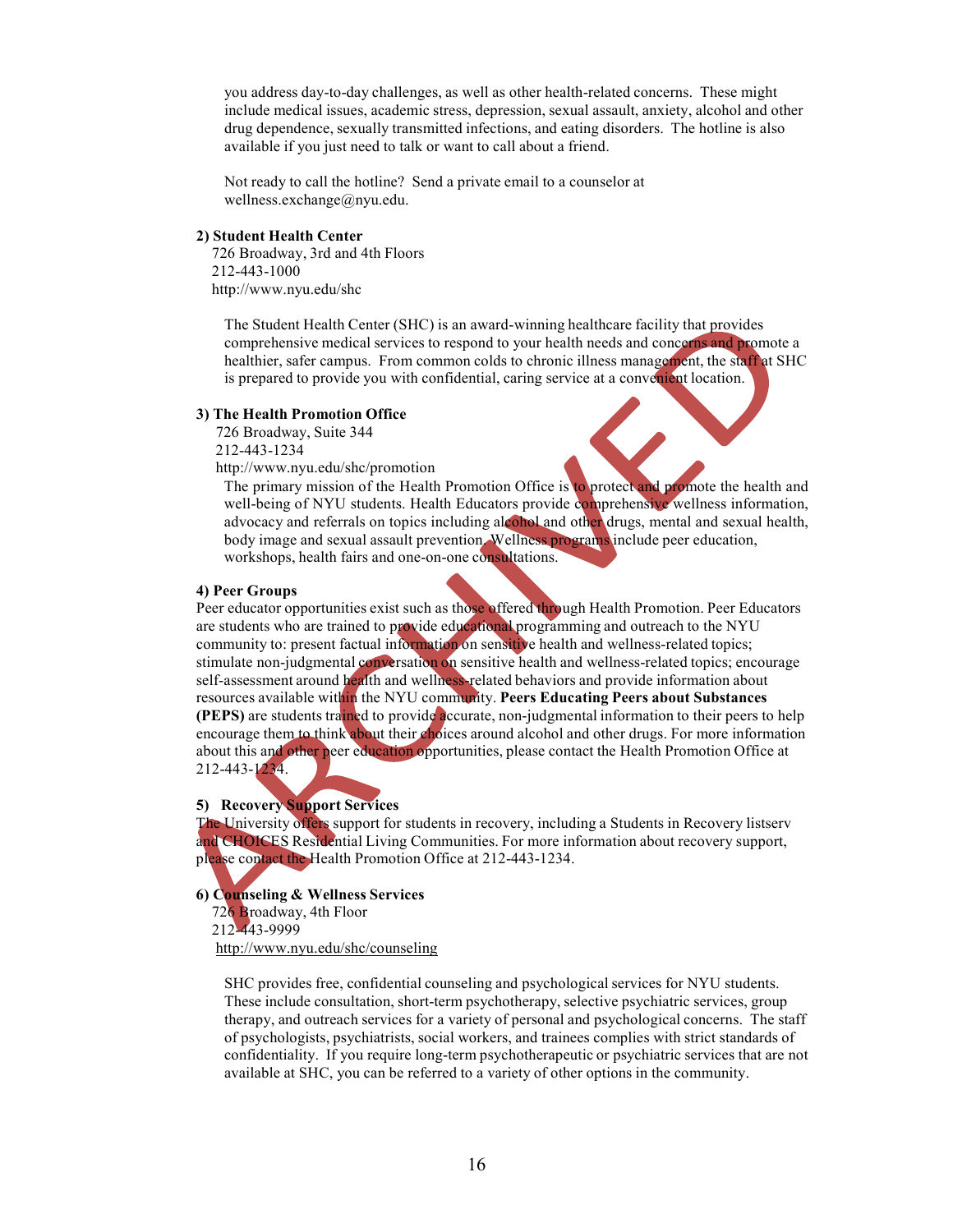#### **7) Support Groups**

The Health Promotion Office and the Counseling Services at SHC sponsor various support groups for NYU students. Groups are designed around the needs of students and can include topics such as managing early recovery, maintaining abstinence from drugs and alcohol, and contemplating behavioral changes. Groups may address issues particularly relevant for women, lesbian, gay, bisexual or transgender students and students of color. Call Health Promotion for more information about these groups at 212-443-1234 or Counseling Services at 212-998-4780.

#### **8) Mut***u***al/Self Help Groups (On & Off-Campus)**

Many different mutual and self-help programs are available in New York City. These programs generally are free of charge and do not require a long-term commitment. Although most programs are abstinence-based and follow the 12-step approach, there are also programs that support moderation as a goal and/or do not use 12 steps. None of the programs listed below has any religious affiliation, but some may use spirituality as a part of the program. Meeting times and locations are available by calling the corresponding contact numbers, or viewing the corresponding web-sites. Times and locations of Alcoholics Anonymous meetings that occur on the NYU campus are also available by contacting Health Promotion. Each meeting is somewhat different from any other (even within the same program) both in terms of structure and participants. New York City supports a huge diversity of meetings -- some groups are geared specifically towards men, women, lesbians, gays, bisexuals or transgendered people. Health Promotion can give you more information about these meetings. Many people find it helpful to explore different options.

| Organization                            | Organization<br>Contact# | <b>Organization URL</b>   | 12 Step or<br><b>Abstinence</b><br><b>Based</b> |
|-----------------------------------------|--------------------------|---------------------------|-------------------------------------------------|
| Alcoholics<br>Anonymous                 | 212-870-3400             | www.aa.org                | 12 Step<br>Abstinence                           |
| Alcoholics<br>Anonymous of New<br>York  | 212-647-1680             | http://nyintergroup.org/  | 12 Step<br>Abstinence                           |
| New York<br>Al-Anon/Alateen             | 212-941-0094             | http://www.nycalanon.org/ | N/A                                             |
| Marijuana<br>Anonymous                  | 212-459-4423             | http://www.ma-newyork.org | 12 Step<br>Abstinence                           |
| Children of<br>Alcoholics<br>Foundation | 646-505-2061             | http://www.coaf.org/      | N/A                                             |
| Cocaine Anonymous                       | 212-262-2463             | http://www.ca.org/        | 12 Step<br>Abstinence                           |
| <b>Narcotics</b><br>Anonymous           | 212-929-6262             | http://www.na.org/        | 12 Step<br>Abstinence                           |

## **9) Off-Campus Community Resources**

#### **Hotlines**

| National Drug & Alcohol Treatment Referral Service | 1-800-662-4357 |
|----------------------------------------------------|----------------|
| NY State Addiction Hotline                         | 1-800-522-5353 |
| Alcoholism Council of New York Helpline            | 1-800-567-6237 |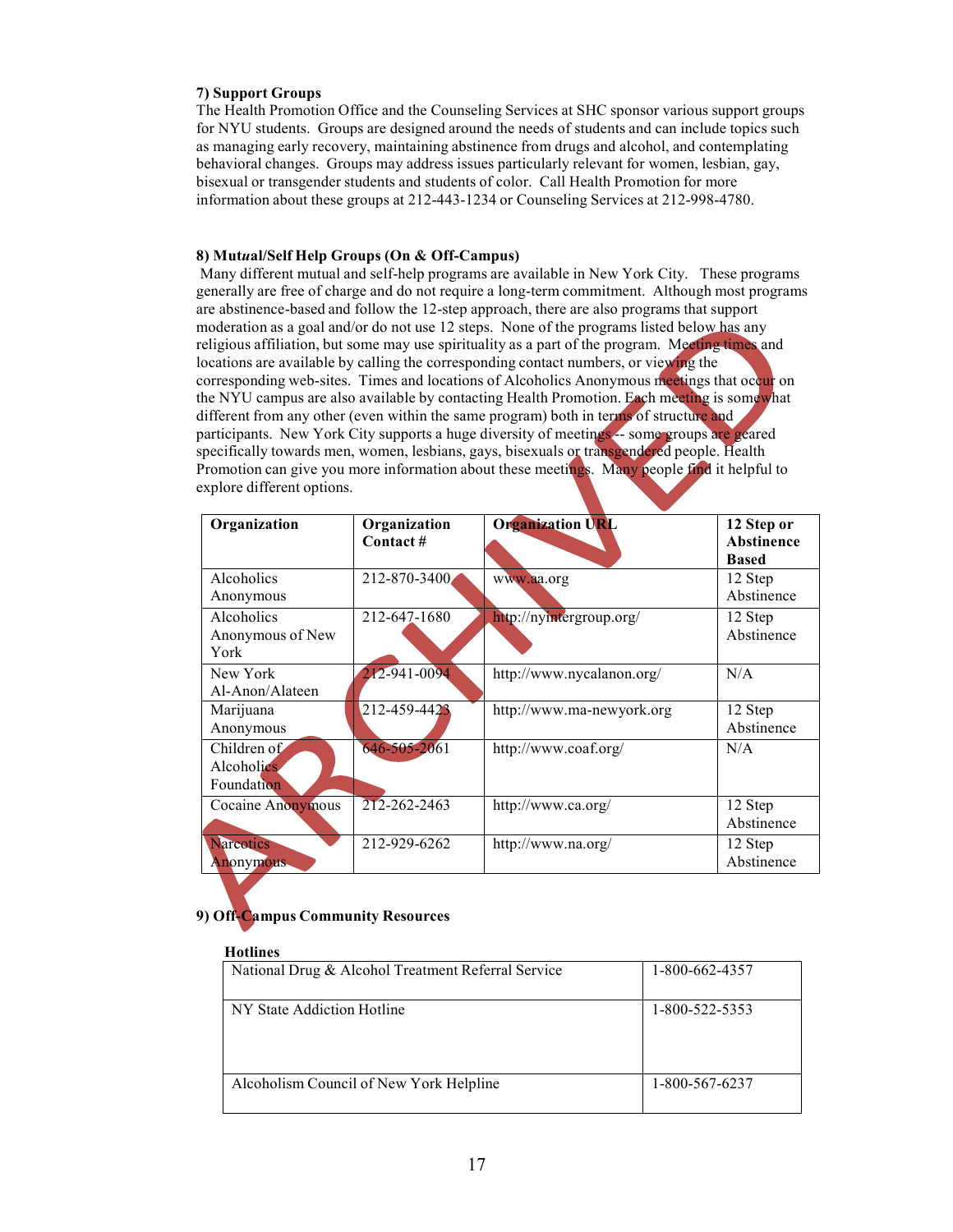| <b>Treatment Options</b>            |              |
|-------------------------------------|--------------|
| The Addiction Institute of New York | 212-523-6491 |
| Greenwich House                     | 212-691-2900 |
| Center for Motivation and Change    | 212-683-3339 |

## **B. NYU GLOBAL ACADEMIC CENTER RESOURCES:**

New York University students studying at a NYU Academic Center can access services offered by the Wellness Exchange, Student Health Center and Counseling and Behavioral Health Service via phone or email. Additional services are available at each of the sites. For information about other services on or near your campus site, call the Site Wellness Coordinator/Student Life Administrator listed below who can be your primary resource for accessing health and mental health care.

| <b>CAMPUS</b>       | <b>WELLNESS COORDINATOR</b>                                          |
|---------------------|----------------------------------------------------------------------|
| <b>NYU</b>          | Dr. Birgit Pols                                                      |
| <b>Abu Dhabi</b>    | Director. Health and Wellness Center                                 |
|                     | birgit.pols@nyu.edu                                                  |
|                     | $T: +1-212-443-1140$                                                 |
| <b>NYU</b>          | Christa E Sanders                                                    |
| Accra               | <b>Associate Director</b>                                            |
|                     | ces9@nyu.edu                                                         |
|                     | $T: 233 - 302 - 761528$                                              |
|                     |                                                                      |
|                     | Marian Ansa-Otu                                                      |
|                     | <b>Student Life Coordinator</b>                                      |
|                     | Mao9@nyu.edu                                                         |
|                     | $T: 233 - 302 - 761528$                                              |
| <b>NYU</b>          | Gabriella Etmektsoglou,                                              |
| <b>Berlin</b>       | <b>Director</b>                                                      |
|                     | $T: 49-30-290-291-006$                                               |
|                     | gabriella.etmektsoglou@nyu.edu                                       |
|                     |                                                                      |
|                     | <b>Linn</b> Friedrichs                                               |
|                     | <b>Student Life Coordinator</b>                                      |
|                     | linn.friedrichs@nyu.edu                                              |
|                     | T: 49-30-290-291-002                                                 |
| <b>NYU</b>          | Alejandra Lombardo                                                   |
| <b>Buenos Aires</b> | <b>Assistant Director for Student Life</b>                           |
|                     | Alejandra.lombardo@nyu.edu                                           |
|                     | T: 54-11-4828-5205                                                   |
| <b>NYU</b>          | Mary L. Barbera<br>Assistant Director for the Office of Student Life |
| <b>Florence</b>     |                                                                      |
|                     | mary.barbera@nyu.edu<br>39-055-5007-450                              |
| <b>NYU</b>          | Donna Drummond-Smart                                                 |
| London              | $T: +447875640415$                                                   |
|                     | dds4@nyu.edu                                                         |
| <b>NYU</b>          | Caridad Dawson                                                       |
|                     | <b>Student Life and Wellness Coordinator</b>                         |
| Madrid              |                                                                      |